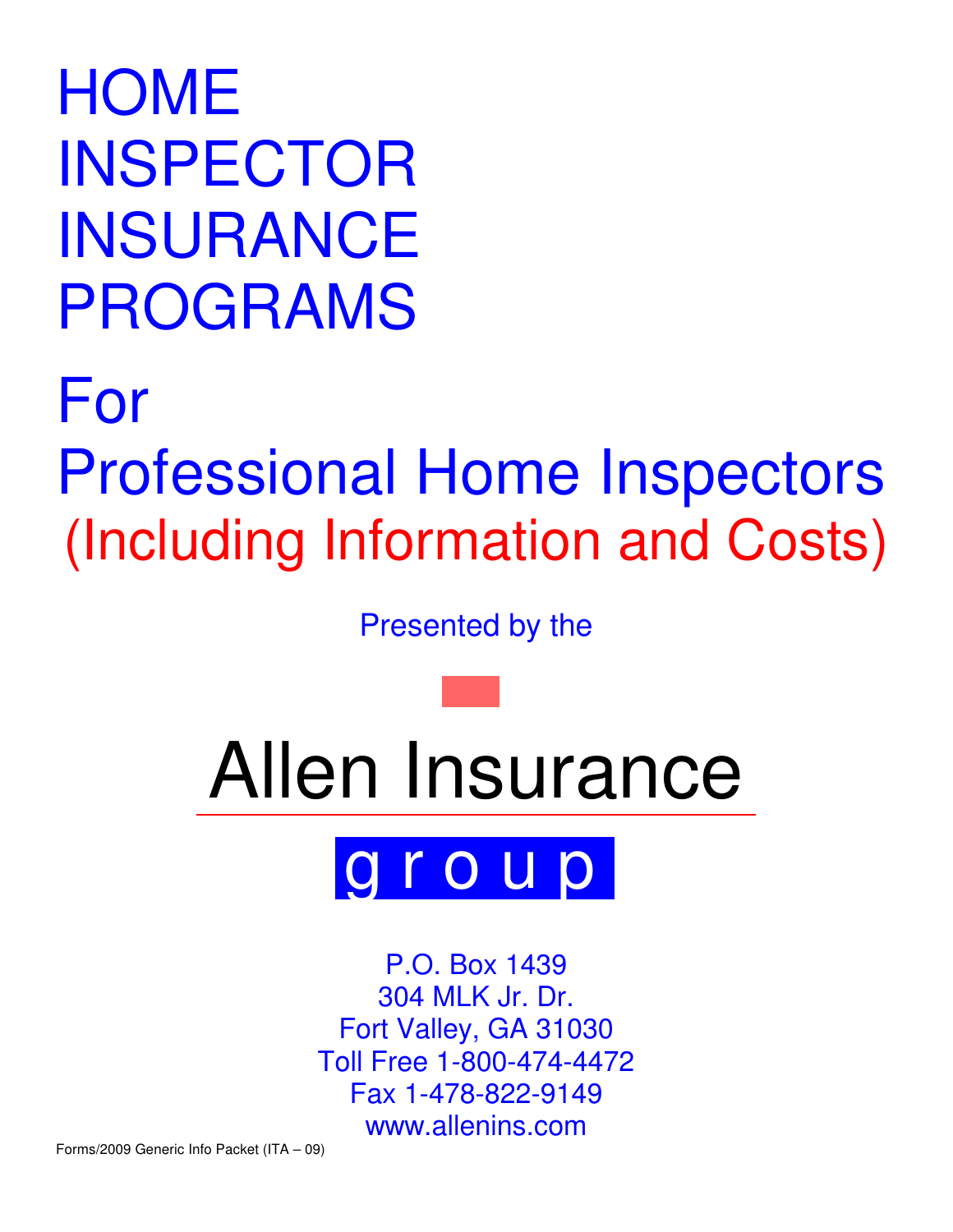# ALLEN INSURANCE GROUP

Why Choose the Allen Insurance Group?

We have been insuring inspectors since 1992

Simply Superior Service

In House Claims Assistance

Competitive Pricing

Policies you can grow with – all our policies cover multiple inspectors – no need to buy separate policies for each inspector

We speak your language – our Executive Director was a home inspector from 1985 to 2000 – our President was a hands on home builder

> Thank You for considering the Allen Insurance Group

Bob Pearson – Executive Director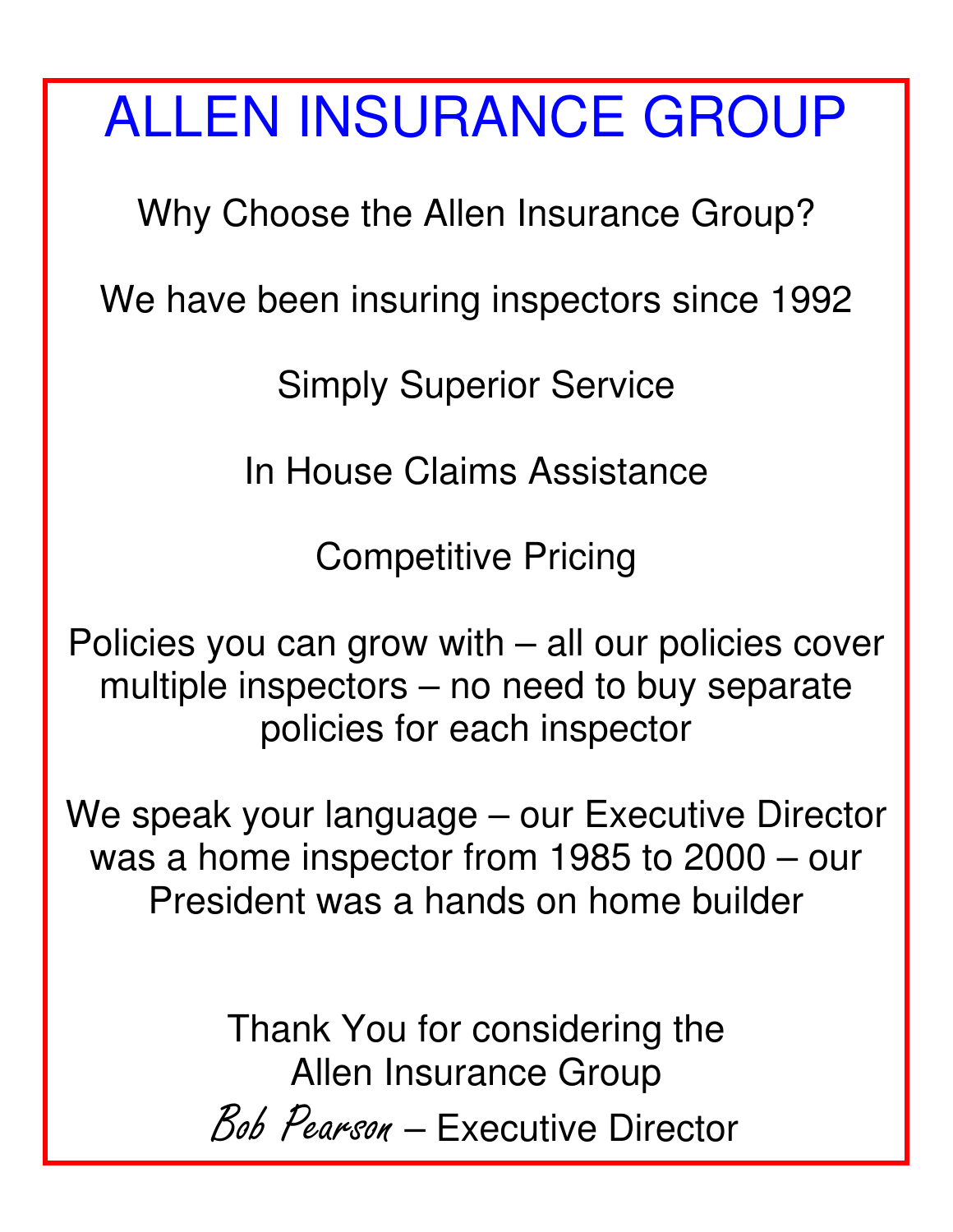# *"THE HOME INSPECTOR INSURANCE PRIMER***"**

**Why do I need both Professional Liability and General Liability Insurance? General Liability provides coverage while you are performing the inspection and at your office. You have two exposures while you are performing the inspection: (1) Property Damage -- your ladder falls over and breaks the windshield of the homeowner's auto, (2) Bodily Injury -- your ladder falls over and hits the homeowner's child on the head and the child suffers a permanent injury, this is the exposure for which you really purchase insurance.** 

**Professional Liability provides coverage for actual or alleged errors & omissions in your Inspection Report. Again, you have two exposures: (1) Property Damage - - you miss or allegedly miss a leaking roof, (2) Bodily Injury -- a basement stair riser is several inches different than the rest and you did not note this in your report -- the buyer's child falls down the steps and suffers a serious injury. As you can see, the Bodily Injury exposure is the one with the greatest potential for large claim settlements.** 

**Are separate limits for Professional Liability and General Liability important?**  When you have one limit for both types of insurance, you expose yourself to using up your **policy aggregate, a large Professional Liability settlement, for one claim, and you have no insurance for another serious General Liability claim.** 

**-----------------------------------------------------------------------------------------** 

The Common Law of Business Balance

It's unwise to pay too much, but it's worse to pay too little. When you pay too much you lose a little - that is all.

> When you pay too little you sometimes lose everything, because the thing you bought was incapable of doing the things it was bought to do.

The common law of business balance prohibits paying a little and getting a lot, it can't be done.

> If you deal with the lowest bidder, it is well to add something for the risk you run, and if you do that you will have enough to pay for something better.

Author Unknown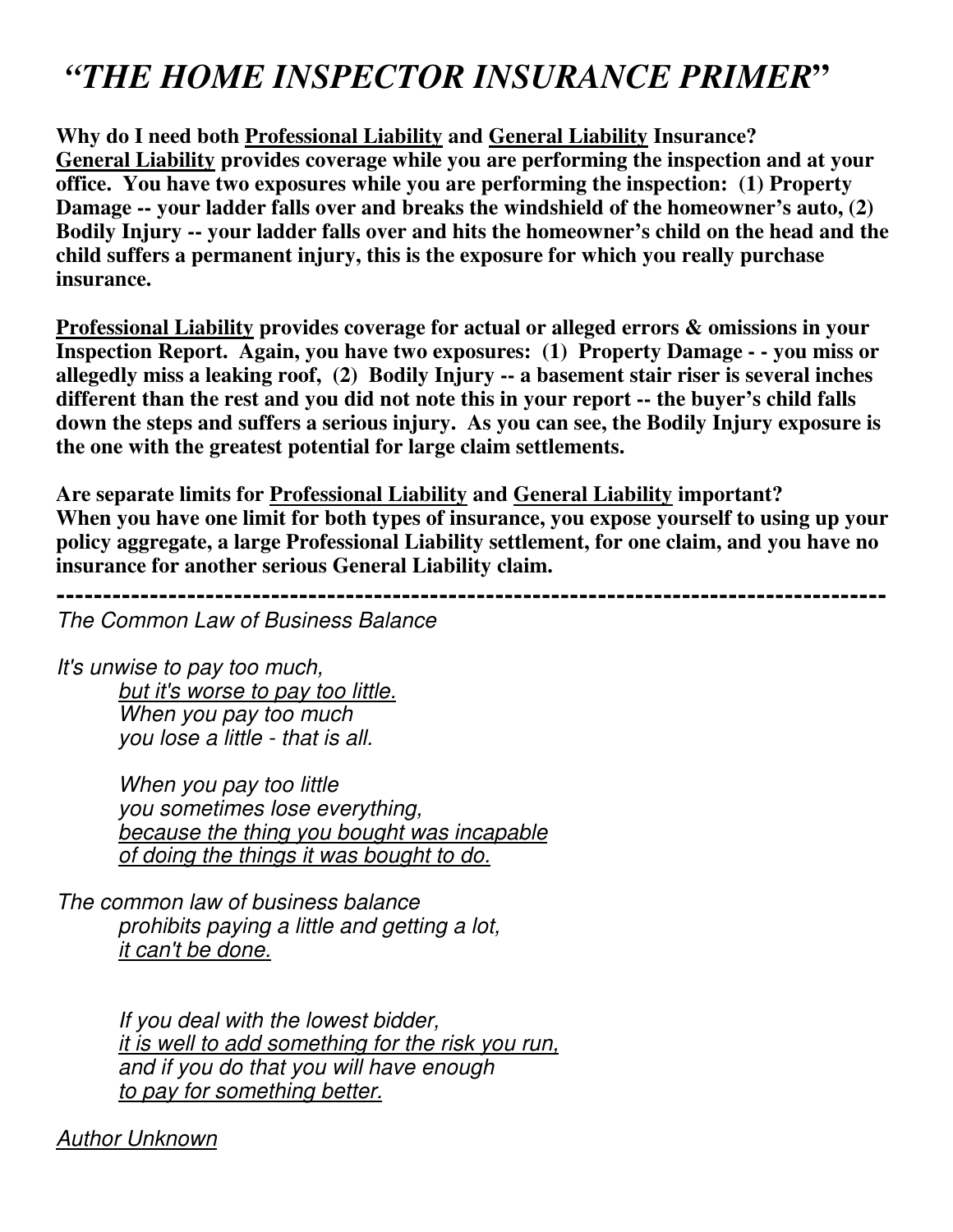## **Comparing Apples to Oranges Occurrence to Claims-Made Policies**

We offer two policy forms - Occurrence and Claims-Made. Both provide protection but you should know that like apples and oranges there are major differences between the two. By understanding the differences between the two you will be a more knowledgeable buyer.

#### **OCCURRENCE COVERAGE**

Occurrence coverage has been the traditional form of coverage used to provide liability insurance. Our policy provides coverage for a covered act which takes place during the policy period and for 4 years thereafter.

#### **CLAIMS-MADE COVERAGE**

Claims-made coverage was introduced as an alternative form of coverage, and as a way to keep liability insurance available. Under a claims-made policy, coverage is provided for claims which are made and reported to the insurance company during the policy period.

The date you first buy a claims-made policy is called your retroactive date.

As you renew a claims-made policy the retroactive date is the date back to which claims will be covered by the renewed policy.

### **WEIGHING THE DIFFERENCES**

#### **OCCURRENCE COVERAGE**

Advantages:

**Fixed Cost.** Coverage for a policy period is fixed. You need not worry that on renewal your carrier might not be writing Home Inspectors any more or offered a price you cannot afford.

**Long-term Protection.** Specific policy periods will provide protection into the future. **Mobility.** The occurrence policy makes it easier to change insurance companies without additional costs or potential gaps in coverage.

**Peace of Mind.** If you have an occurrence policy and you need to cancel it, you forget to make a payment and are canceled, your insurance company decides not to renew you, or they decide not to write home inspectors any more you need not worry - you are still

covered for 4 more years for inspections performed while the policy was in force. Disadvantages:

**Cost.** Initially more expensive than a claims-made policy.

#### **CLAIMS-MADE COVERAGE**

Advantages:

**Cost**. Initially less expensive than an occurrence policy.

Disadvantages:

Future Costs. Should the policy be discontinued by you or your insurance company you will need to buy "extended reporting coverage" (tail coverage) which could be costly. Less Peace of Mind. If you should miss a payment and your policy is canceled or have a financial setback and need to cancel the policy you have lost all of your coverage for previously insured inspections.

#### **In our opinion an occurrence policy is a vastly superior product for the typical home inspector.**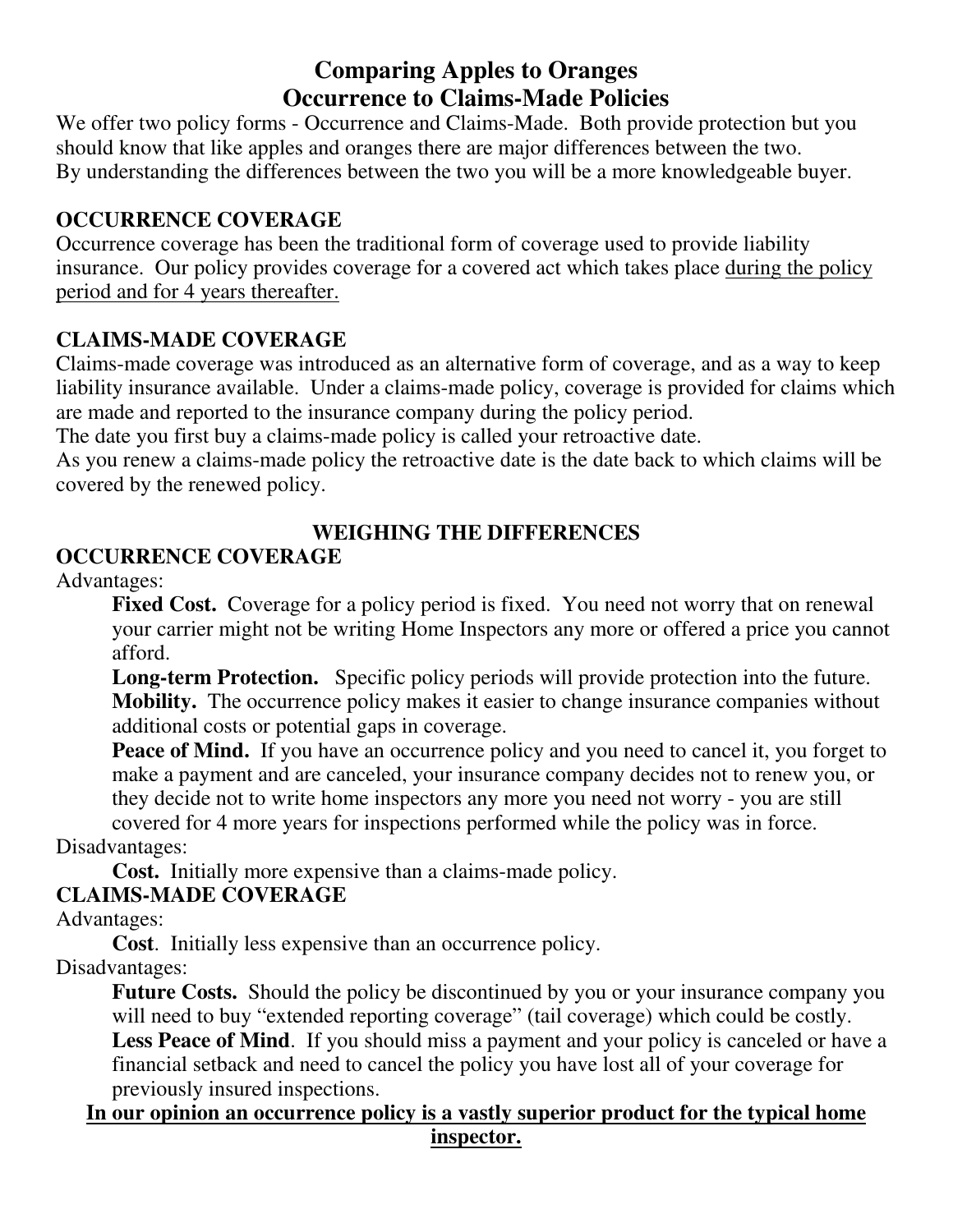# **REAL ESTATE AGENTS and BROKERS**



## **ARE YOU PROTECTED WHEN YOU REFER A HOME INSPECTOR? YES!**

**When you refer a Home Inspector participating in the NARREP sponsored Home Inspector Insurance Program** 

**All Insurance Policies to NARREP Members Have This Endorsement:** 

**-------------------------------------------------------------------------------------------------------------------** 

#### **LIMITED ADDITIONAL INSURED ENDORSEMENT REFERRALS**

**Insurers agree to extend coverage provided by this Policy to include the referring Real Estate Agent or Broker, Realtor, Lending Institution, Relocation company and/or Real Estate Attorneys and their agents or employees to indemnify the referring Real Estate Agent or Broker, Realtor, Lending Institution, Relocation Company and/or Real Estate Attorneys and their agents or employees for those sums they become legally obligated to pay by reason of damages arising out of any Occurrence occurring during the policy period, provided all Claims are referred to Insurers for consideration and investigation.** 

**-------------------------------------------------------------------------------------------------------------------** 

**There is no deductible to the referring party Why Refer Anyone Else To Do Inspections?** 

**Your Participating NARREP Home Inspector is:** 

**Important Note** 

*This brochure offers only a brief description of types of insurance coverage available. It is only a summary and is not intended to represent a contract. For complete information, please refer to your policy for specific coverages.*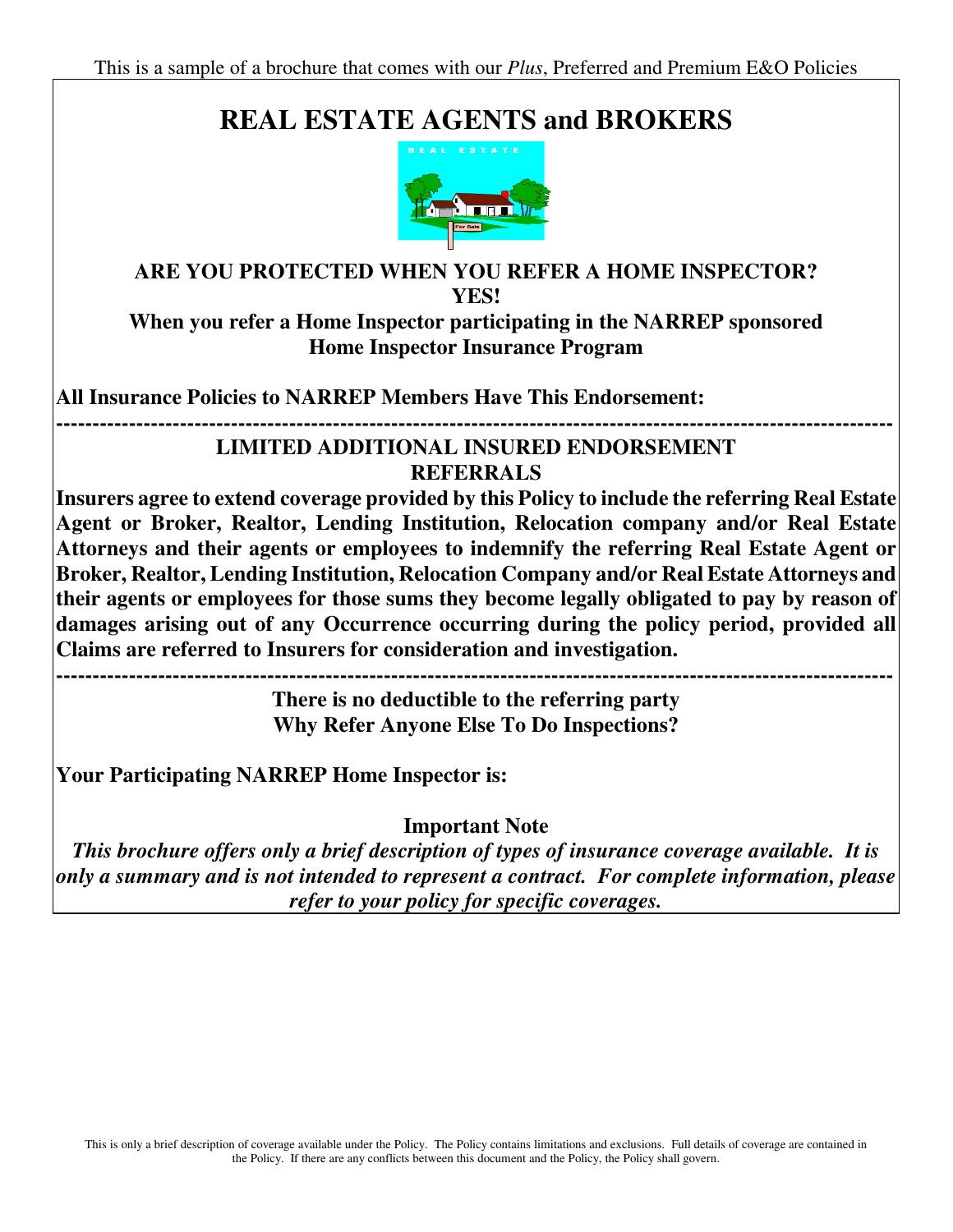Dear Home Inspector,

You are faced with a difficult decision when purchasing insurance for your home inspection business.

We have nine different policies available:

**The following four polices are underwritten by the Liberty Mutual Group and we issue quotes, policies and endorsements in-house so service is unsurpassed. See the next page for information on Liberty Mutual**.

**Premium** – a comprehensive occurrence policy.

**Preferred** – a comprehensive claims made policy.

*Plus* – a basic claims made policy (more options than the Standard program below). *Plus* New Home Inspector (NHI) – for brand new inspectors.

**Also underwritten by the Liberty Mutual Group is our special "Pay Per Inspection" program – a one year policy that covers both E&O and General Liability – Please call for information.** 

**Additionally we have General Liability policies for those desiring just General Liability. Also available are Business Owners Policies which provide coverage for tools, computers and includes General Liability – Please call for information.** 

We also have the following two policies that are underwritten by Lexington Insurance Company (AIG) Standard - a basic claims made policy. Standard New Home Inspector (NHI) - a basic claims made policy.

I strongly recommend as a former home inspector that you consider at least our *Plus* Policy or our **Preferred** Policy. If you purchase our *Plus* Policy, you can later upgrade your policy to our **Preferred**  or **Premium** Policy and still be covered for the inspections you performed while under the *Plus* Policy – at no additional cost!! (The previous inspections will be covered on a "claims made" prior acts endorsement). This is not true for the Standard Policy.

I understand that cost is a significant factor when making your insurance decision, especially in today's marketplace. However, by choosing the Standard Policy now, you may save a few dollars today, only to find later you want to expand and offer additional services that are only available under a *Plus*, **Preferred** or **Premium** Policy. Under the Standard Policy, you could also find yourself in a lawsuit involving a situation where you have no coverage because of specific exclusions under the Standard Policy, such as carbon monoxide or well/septic and no ability to at least buy the coverage as you would have had with a *Plus* Policy. Picture yourself in front of a jury defending a lawsuit where a child died due to a cracked heat exchanger (carbon monoxide) – would you want to be on your own? What if the septic system fails after the buyers move in? Even if you exclude septic in your agreement, you will most likely be brought into a claim – the plaintiff's attorney could care less what is in your agreement and you still have to defend yourself against the claim.

 $Bob$   $Peavisow$  Executive Director and Retired Home Inspector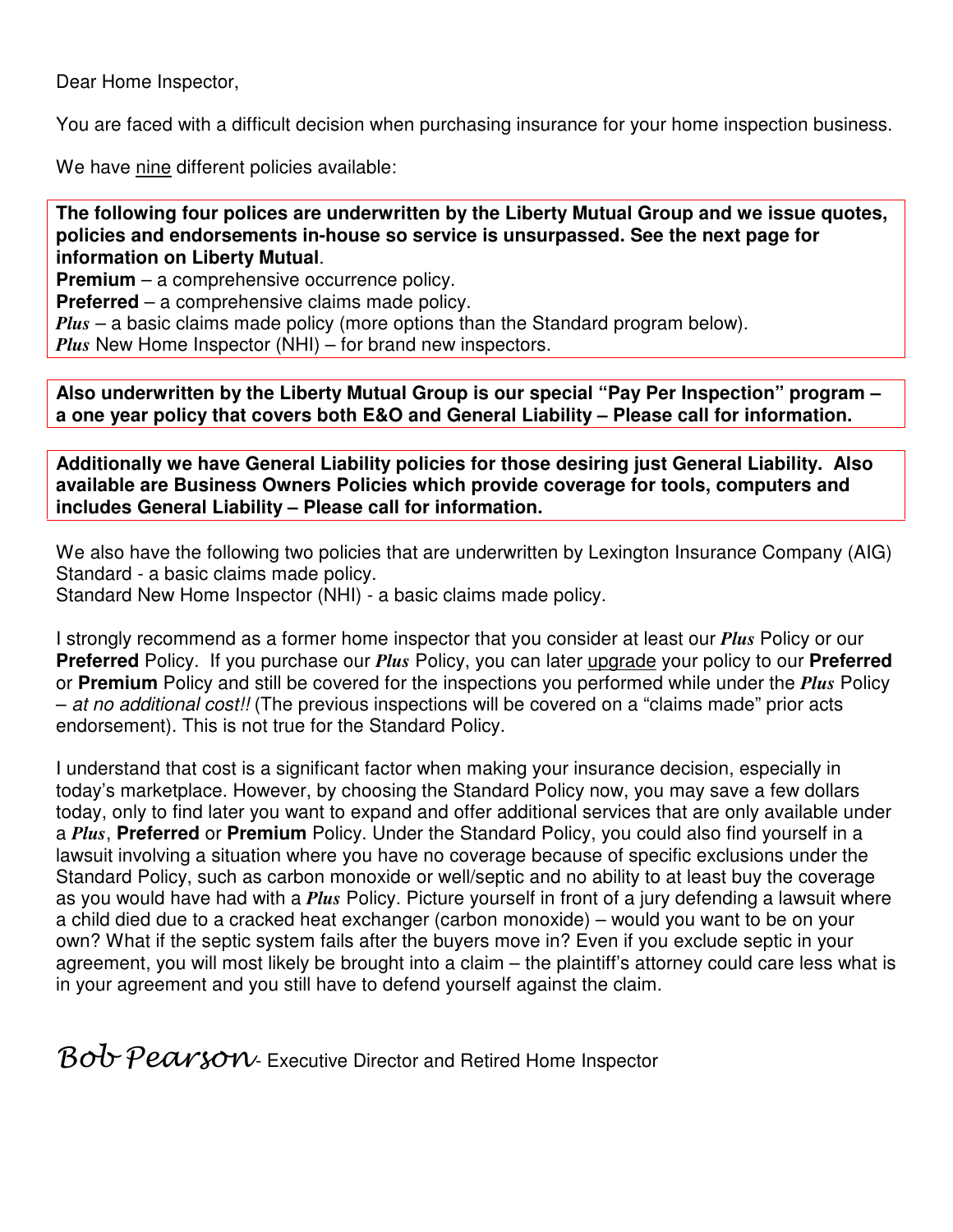## (OUR PRIMARY INSURANCE COMPANY)

**Our financial strength gives** you the confidence of knowing we'll be here tomorrow.



www.LIU-USA.com

Founded in 1912, Boston-based Liberty Mutual Group is a diversified international group of insurance companies. Over our long history, Liberty Mutual has remained strong and stable, providing and expanding our product offerings to meet our customers' growing needs.

#### **About Liberty Mutual Group**

The company offers a wide range of insurance products and services, including personal automobile, homeowners, workers compensation, commercial multiple peril/fire, commercial automobile, general liability, global specialty products, group disability and surety.

Liberty Mutual Group operates under a mutual holding company structure. As a mutual company, it has no stockholders and is managed for the benefit of its policyholders.

#### **Liberty Mutual Today**

- . Rated A (Excellent) from the A.M. Best Company for 13 years
- · Fifth-largest property and casualty insurer in the U.S.
- In continuous operation since 1912
- . Ranked 94th on the Fortune 500 list of largest corporations in the United States
- · Total assets of \$105.517 billion and policyholder equity of \$10.808 billion (September 30, 2008)
- · More than 45,000 employees in 900 offices worldwide

#### **Liberty International Underwriters**

Founded in 1999, Liberty International Underwriters (LIU) is the global specialty lines division of the Liberty Mutual Group. LIU distributes exclusively through the independent broker network and has more than 30 offices worldwide.

LIU's specialty insurance products include casualty, construction, energy, environmental, management liability, marine and professional liability.



#### **LIU Professional Liability**

LIU's competitive suite of Professional Liability products includes:

- Lawyers
- · Miscellaneous Professional Liability for more than 60 classes of business
- · Architects & Engineers
- · Insurance Agents & Brokers
- · Allied Health
- · Dentists
- · Real Estate Appraisers
- · Accountants
- · Financial Services E&O

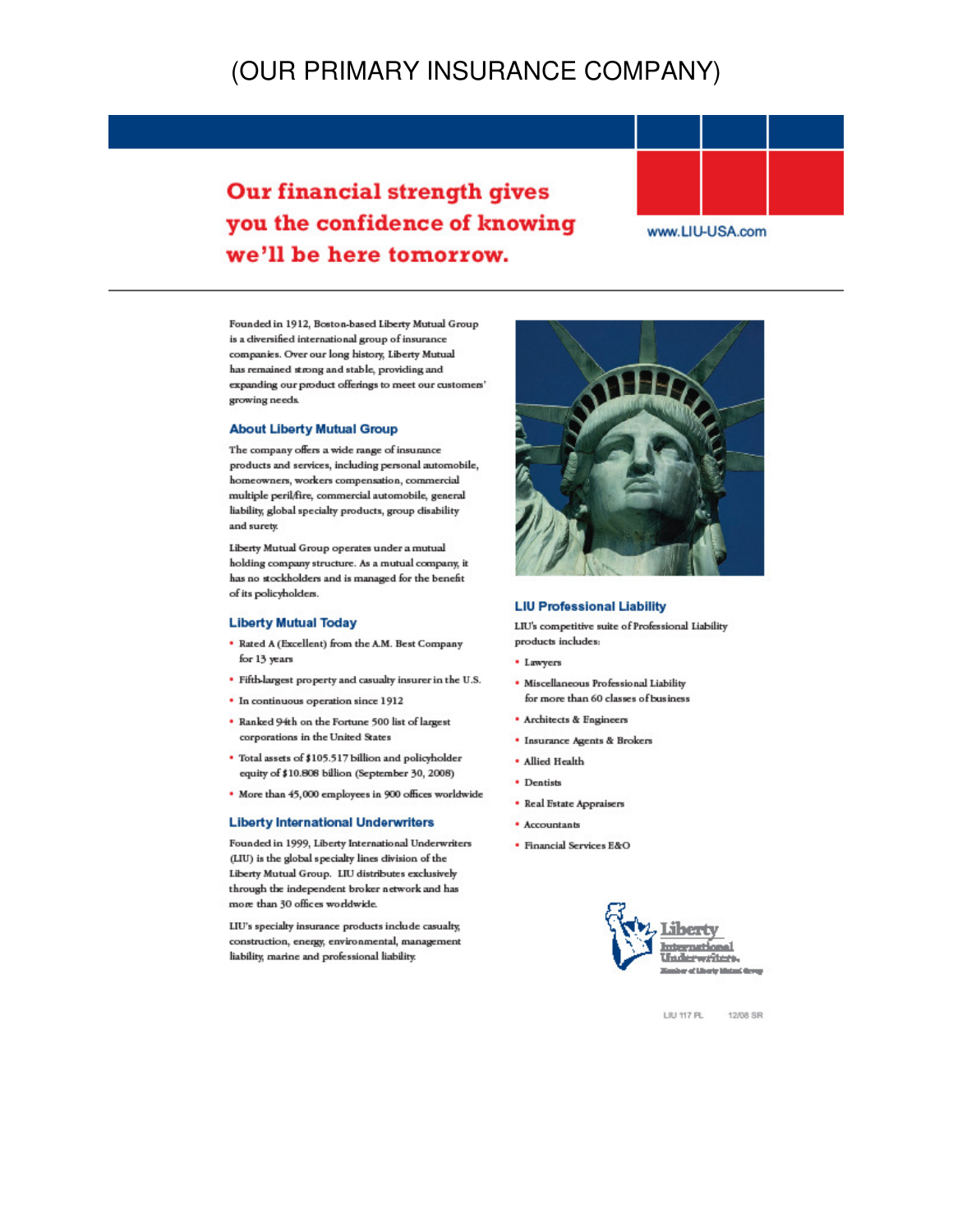# "We Give You Options" Which is for You?

PREMIUM POLICY "The SIMPLY SUPERIOR Policy" PREMIUM COVERAGES - OCCURRENCE FORM

For Experienced Inspectors or New Inspectors who have a construction background. Minimum of 3 years inspecting and/or construction combined.

# PREFERRED POLICY

We call it the "Peace of Mind" policy" PREMIUM COVERAGES – CLAIMS MADE FORM

For Experienced Inspectors or New Inspectors who have a construction background. Minimum of 3 years of inspecting and/or construction combined.

# *PLUS* POLICY

Our Low Cost Policy

ENHANCED COVERAGES & OPTIONS – CLAIMS MADE FORM Minimum of one year in business as an Inspector.

*PLUS* NEW HOME INSPECTOR POLICY

Our Low Cost Policy for New Home Inspectors ENHANCED COVERAGES & OPTIONS – CLAIMS MADE FORM

After the first year you will qualify for the regular *PLUS* Policy. Less than one year in business as an Inspector.

## =================================================== STANDARD POLICY

Lowest cost Policy BASIC COVERAGES – CLAIMS MADE FORM Minimum of one year in business as an Inspector.

STANDARD NEW HOME INSPECTOR POLICY BASIC COVERAGES – CLAIMS MADE FORM After the first year you will qualify for the Standard policy. Less than one year in business as an Inspector.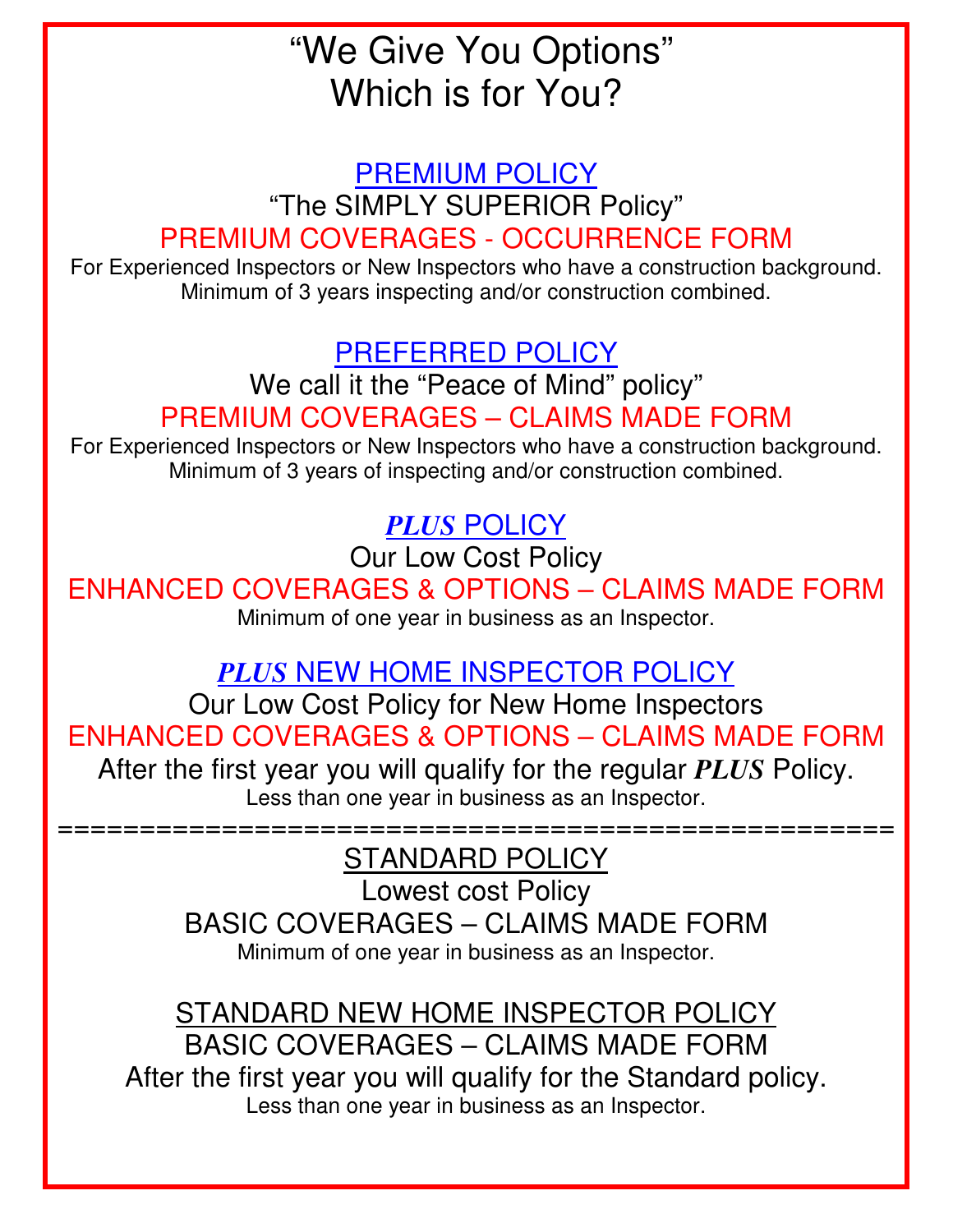# **DETAILED PROGRAM COMPARISON**

## **IN HOUSE PROGRAMS**

|                                               | <b>Standard</b><br>& New Inspector<br>(Basic Plan) | <b>Standard Plus</b><br><b>New Inspector Plus</b><br>(Enhanced Basic) | <b>Preferred</b><br>(Peace of Mind) | Premium<br>(Simply Superior) | <b>Other</b> |
|-----------------------------------------------|----------------------------------------------------|-----------------------------------------------------------------------|-------------------------------------|------------------------------|--------------|
| <b>Errors &amp; Omissions</b>                 |                                                    |                                                                       |                                     |                              |              |
| <b>Standard Features (Included)</b>           |                                                    |                                                                       |                                     |                              |              |
| Occurrence form - 4 year claims reporting     | <b>No</b>                                          | <b>No</b>                                                             | <b>No</b>                           | <b>Yes</b>                   |              |
| <b>Claims Made form</b>                       | Yes                                                | Yes                                                                   | <b>Yes</b>                          | <b>No</b>                    |              |
| No. of years of optional tail coverage        | <b>Three</b>                                       | <b>Three</b>                                                          | <b>Three</b>                        | N/A                          |              |
| Prior Acts available (additional cost)        | <b>Yes</b>                                         | Yes                                                                   | <b>Yes</b>                          | Yes                          |              |
| Limits separate from the General Liability    | <b>No</b>                                          | <b>No</b>                                                             | <b>Yes</b>                          | Yes                          |              |
| <b>Bodily Injury and Property Damage</b>      | Yes                                                | Yes                                                                   | <b>Yes</b>                          | Yes                          |              |
| Real Estate Agents referral coverage          | Yes                                                | Yes                                                                   | <b>Yes</b>                          | Yes                          |              |
| Coverage for your Corporation                 | Yes                                                | Yes                                                                   | <b>Yes</b>                          | Yes                          |              |
| Coverage for Inspections including:           |                                                    |                                                                       |                                     |                              |              |
| <b>Modular and Mobile Homes</b>               | <b>Yes</b>                                         | Yes                                                                   | <b>Yes</b>                          | Yes                          |              |
| <b>Commercial &amp; Industrial Buildings</b>  | Limited                                            | Limited                                                               | <b>Unlimited</b>                    | Unlimited                    |              |
| (See options for unlimited coverage)          |                                                    |                                                                       |                                     |                              |              |
| Water & Septic (1)                            | <b>No</b>                                          | Optional                                                              | <b>Yes</b>                          | Yes                          |              |
| Pool and Spas                                 | Optional                                           | Optional                                                              | <b>Yes</b>                          | Yes                          |              |
| Coverage for incidental claims arising        |                                                    |                                                                       |                                     |                              |              |
| out of Lead Based Paint, Radon or Termite (2) | <b>No</b>                                          | Yes                                                                   | <b>Yes</b>                          | Yes                          |              |
| Coverage for Carbon Monoxide claims (3)       | <b>No</b>                                          | Optional                                                              | <b>Yes</b>                          | Yes                          |              |
| Coverage for Log Homes                        | Yes                                                | Available(4)                                                          | Available(4)                        | Available(4)                 |              |
| <b>Optional Coverages (5)</b>                 |                                                    |                                                                       |                                     |                              |              |
| <b>Radon Testing</b>                          | Yes                                                | Yes                                                                   | <b>Yes</b>                          | Yes                          |              |
| <b>Termite/Pest Inspections</b>               | Yes                                                | Yes                                                                   | <b>Yes</b>                          | Yes                          |              |
| <b>Lead Based Paint Testing</b>               | <b>No</b>                                          | <b>No</b>                                                             | <b>Yes</b>                          | Yes                          |              |
| 203k Consulting                               | <b>No</b>                                          | <b>No</b>                                                             | <b>Yes</b>                          | Yes                          |              |
| Draw and/or Code Inspections                  | <b>No</b>                                          | <b>No</b>                                                             | Yes                                 | Yes                          |              |
| <b>Course of Construction Inspections</b>     | <b>No</b>                                          | <b>No</b>                                                             | <b>Yes</b>                          | Yes                          |              |
| Insurance Inspections                         | <b>No</b>                                          | <b>No</b>                                                             | <b>Yes</b>                          | Yes                          |              |
| <b>Energy Audits</b>                          | <b>No</b>                                          | <b>No</b>                                                             | <b>Yes</b>                          | Yes                          |              |
| Pool and Spas                                 | Yes                                                | Yes                                                                   | Incl.                               | Incl.                        |              |
| Unlimited Commercial & Industrial Buildings   | <b>No</b>                                          | Yes                                                                   | N/A                                 | N/A                          |              |
|                                               |                                                    |                                                                       |                                     |                              |              |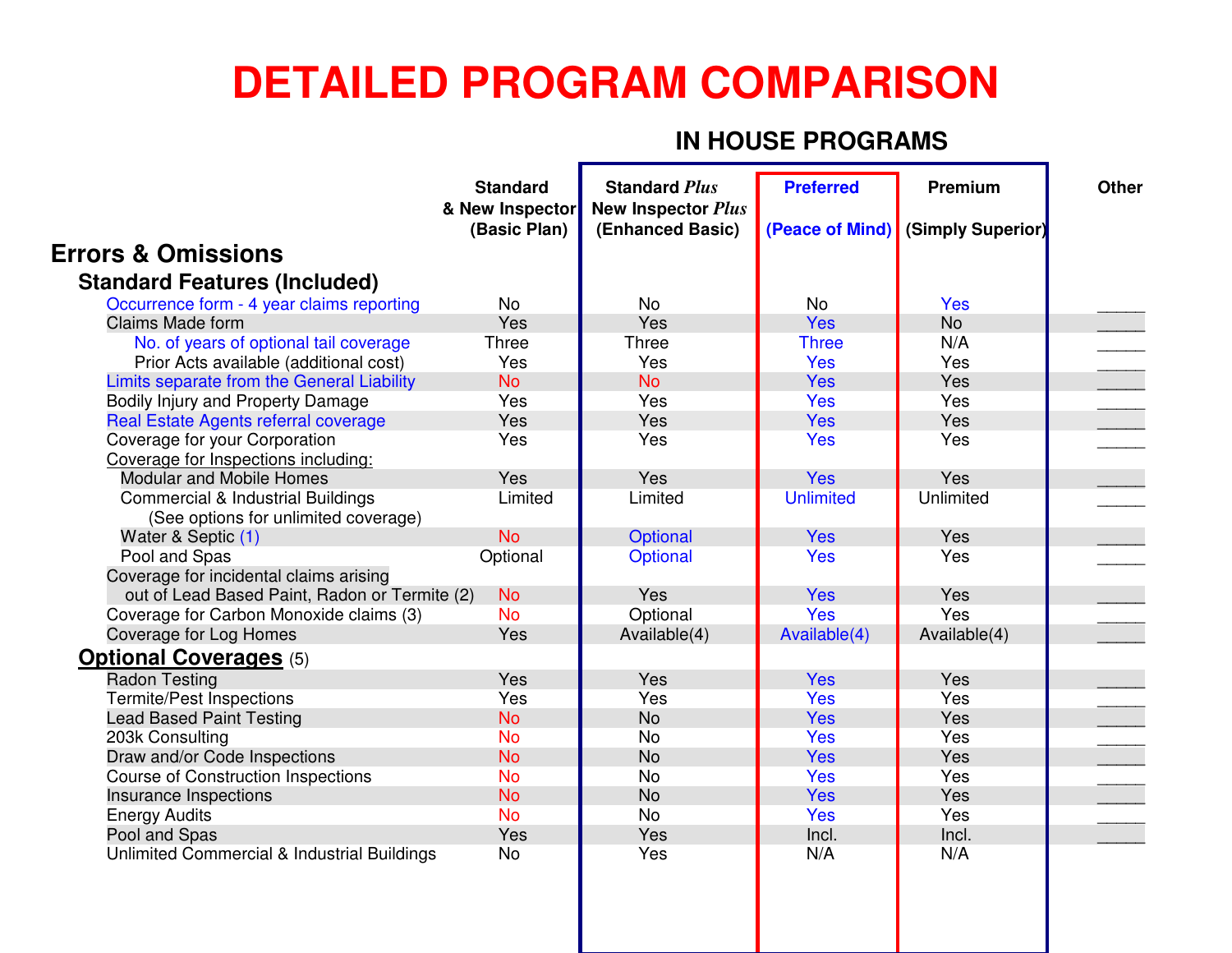| <b>General Liability</b><br>Occurrence form - 4 year claims reporting | No.   | <b>No</b> | <b>Yes</b> | <b>Yes</b> |  |
|-----------------------------------------------------------------------|-------|-----------|------------|------------|--|
| Claims Made form                                                      | Yes   | Yes       | <b>No</b>  | No         |  |
| No. of years of optional tail coverage                                | Three | Three     | N/A        | N/A        |  |
| Comprehensive coverage                                                | No.   | <b>No</b> | <b>Yes</b> | Yes        |  |
| Coverage limited to inspection site                                   | Yes*  | Yes       | N/A        | N/A        |  |
| Limits separate from the Errors & Omissions                           | No    | <b>No</b> | <b>Yes</b> | Yes        |  |
| Coverage at the Inspection Site                                       | Yes   | Yes       | <b>Yes</b> | Yes        |  |
| Coverage at Your Office                                               | No    | <b>No</b> | <b>Yes</b> | Yes        |  |
| Bodily Injury and Property Damage                                     | Yes   | Yes       | <b>Yes</b> | Yes        |  |
| Personal and Advertising Injury                                       | No    | <b>No</b> | <b>Yes</b> | Yes        |  |
| <b>Premises Medical Payments</b>                                      | No    | <b>No</b> | <b>Yes</b> | Yes        |  |

(\*restricted coverage)

Notes:

(1) You can have a claim made against you even when you are not performing these services

(2) Coverage is provided when a claim is made against you and you have not performed these services

(3) Provides coverage for claims such as cracked heat exchangers

(4) Coverage is available to those who inspect log homes at no additional cost – endorsement required

(5) Optional coverages require various training, experience, licenses or certification –endorsements required<br>This is only a brief description of coverage available under the Policy. The Policy contains limitations and exc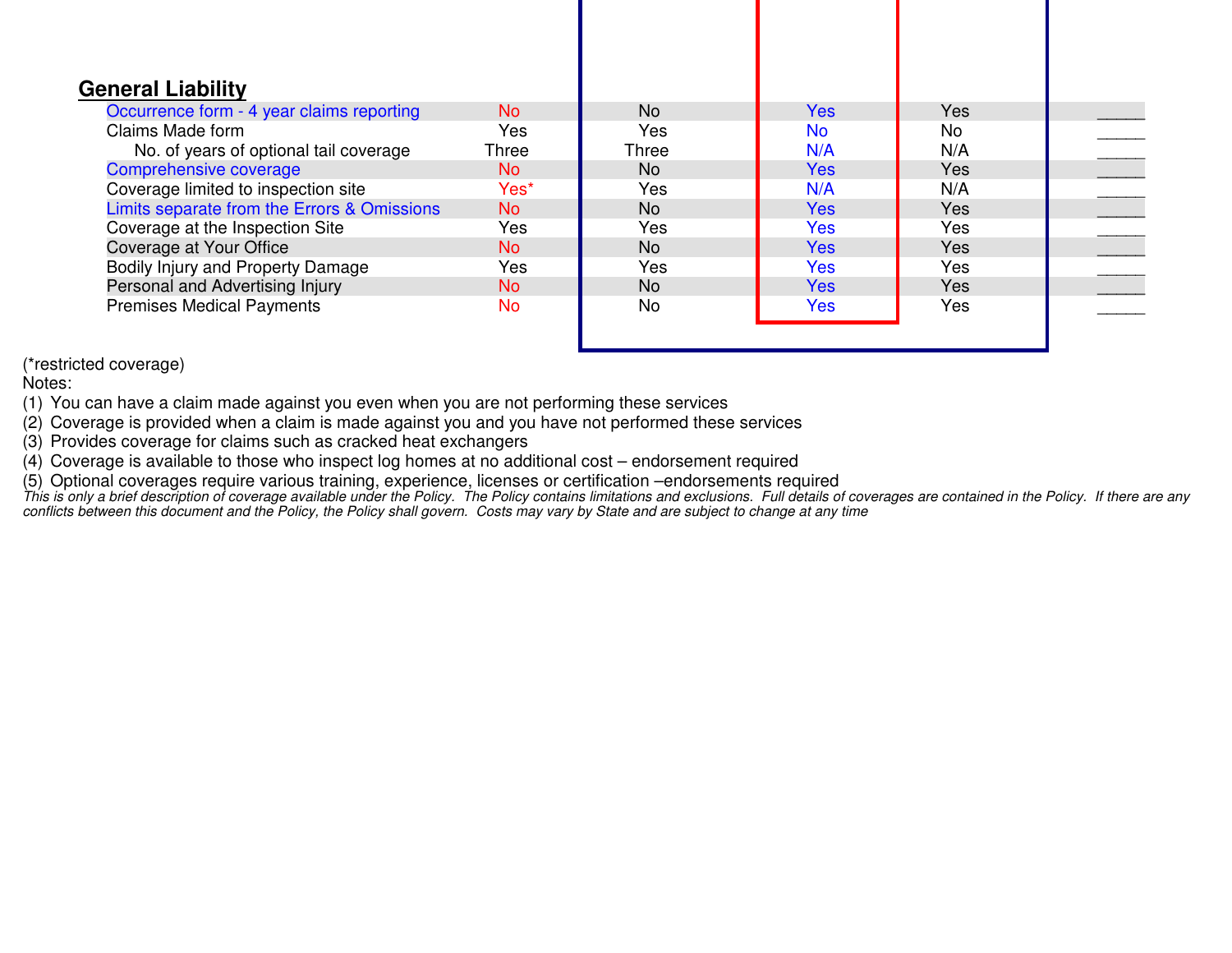# PREMIUM POLICY **OCCURRENCE FORM**

(If you have three years of inspecting or construction)

### **Typical Premiums**

| Limit                   | 1 Inspector firm | 2+ Inspector                          |
|-------------------------|------------------|---------------------------------------|
| \$150,000/\$300,000     | \$3315           | \$1600                                |
| \$300,000/\$600,000     | \$3645           | \$1600                                |
| \$500,000/\$1,000,000   | \$4375           | \$1600                                |
| \$1,000,000/\$1,000,000 |                  | Available – Individually underwritten |

 (The above are minimum premiums for experienced inspectors. They apply to firms with receipts up to \$75,000. If your receipts are greater than \$75,000 the cost will be proportionately higher. Cost does not include taxes and fees.)

#### **Standard Features**:

"A" Rated Insurance Company Coverage for your Corporation is included (Very important if you are a corporation) \$1500 Deductible Very Broad Inspection Referral Coverage Coverage for Commercial Inspections Water and Septic Testing Carbon Monoxide Claims i.e. cracked heat exchanger Pool & Spa Inspections Coverage for Incidental Radon, Termite & LBP Claims In-House Claims Assistance 24 Hour Quotes

#### **Financing:**

Financing is available with a 12.6% downpayment and 9 monthly payments

#### **Options:**

| <b>Comprehensive General Liability</b> | \$400 | <b>WDO/WDI Inspections</b>                                              | \$500 |
|----------------------------------------|-------|-------------------------------------------------------------------------|-------|
| <b>Radon Testing</b>                   | \$100 | <b>Lead Based Paint</b>                                                 | \$150 |
| 203K                                   | \$250 | Course of Construction                                                  | \$100 |
| Code Inspections                       | \$200 | Draw Inspections                                                        | \$100 |
|                                        |       | Prior Acts for those who currently have a Claims Made Policy - \$Varies |       |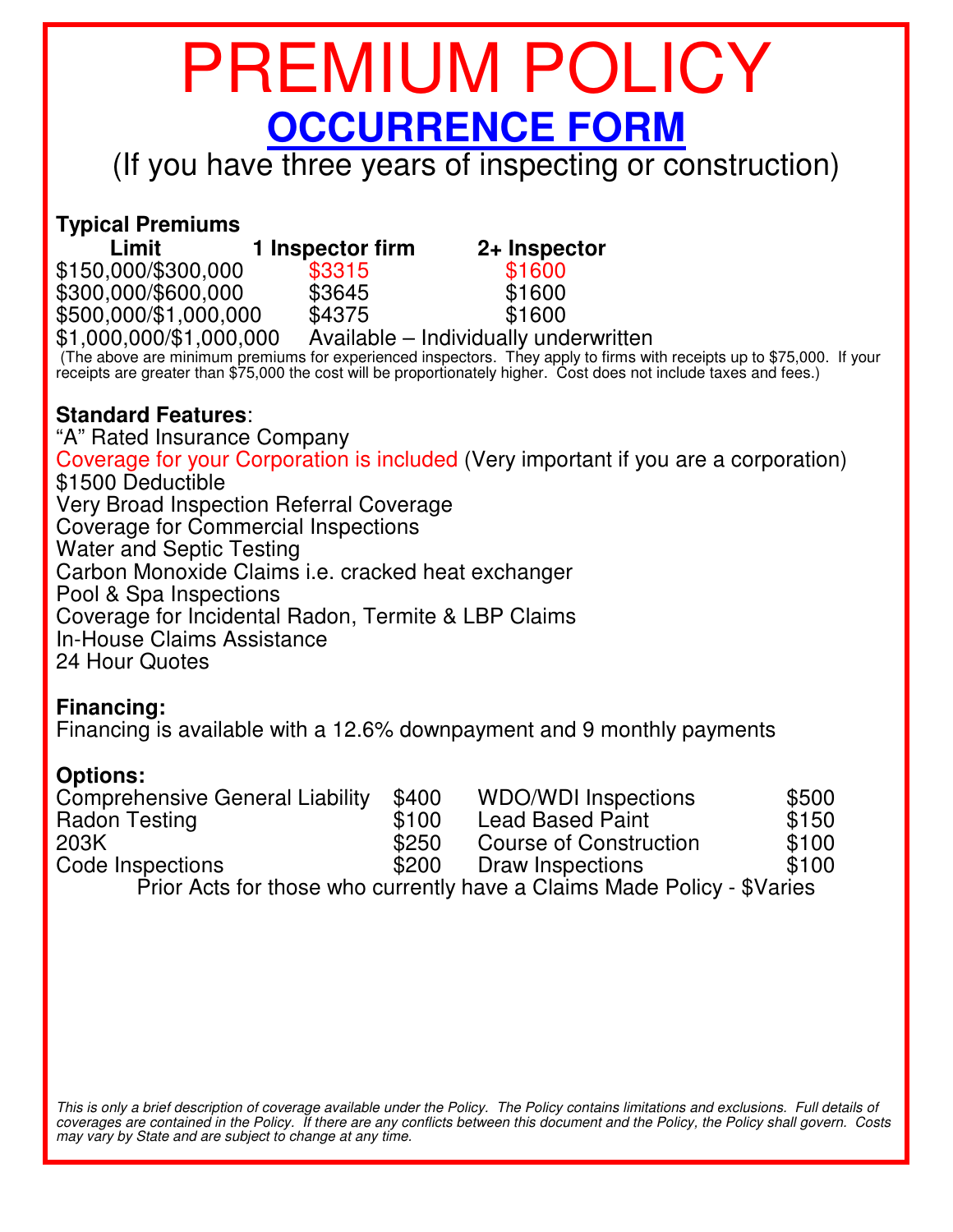# PREFERRED POLICY **CLAIMS MADE FORM** (If you have three years of inspecting or construction)

## **Typical Premiums**

| Limit                   | 1 Inspector firm | 2+ Inspector                                                                                                                                                                                                                                |  |
|-------------------------|------------------|---------------------------------------------------------------------------------------------------------------------------------------------------------------------------------------------------------------------------------------------|--|
| \$150,000/\$300,000     | \$2185           | \$1200                                                                                                                                                                                                                                      |  |
| \$300,000/\$600,000     | \$2400           | \$1200                                                                                                                                                                                                                                      |  |
| \$500,000/\$1,000,000   | \$2885           | \$1200                                                                                                                                                                                                                                      |  |
| \$1,000,000/\$1,000,000 |                  | Available – Individually underwritten                                                                                                                                                                                                       |  |
|                         |                  | (The above are minimum premiums for experienced inspectors. They apply to firms with receipts up to \$75,000. If your<br>receipts are greater than \$75,000 the cost will be proportionately higher. Cost does not include taxes and fees.) |  |

### **Standard Features**:

"A" Rated Insurance Company Coverage for your Corporation is included (Very important if you are a corporation) \$1500 Deductible Very Broad Inspection Referral Coverage Coverage for Commercial Inspections Water and Septic Testing Carbon Monoxide Claims i.e. cracked heat exchanger Pool & Spa Inspections Coverage for Incidental Radon, Termite & LBP Claims In-House Claims Assistance 24 Hour Quotes

#### **Financing:**

Financing is available with a 12.6% downpayment and 9 monthly payments

#### **Options:**

| <b>Comprehensive General Liability</b> | \$300 | <b>WDO/WDI Inspections</b>                                              | \$400 |
|----------------------------------------|-------|-------------------------------------------------------------------------|-------|
| <b>Radon Testing</b>                   | \$75  | <b>Lead Based Paint</b>                                                 | \$115 |
| 203K                                   | \$185 | Course of Construction                                                  | \$75  |
| Code Inspections                       | \$150 | Draw Inspections                                                        | \$75  |
|                                        |       | Prior Acts for those who currently have a Claims Made Policy - \$Varies |       |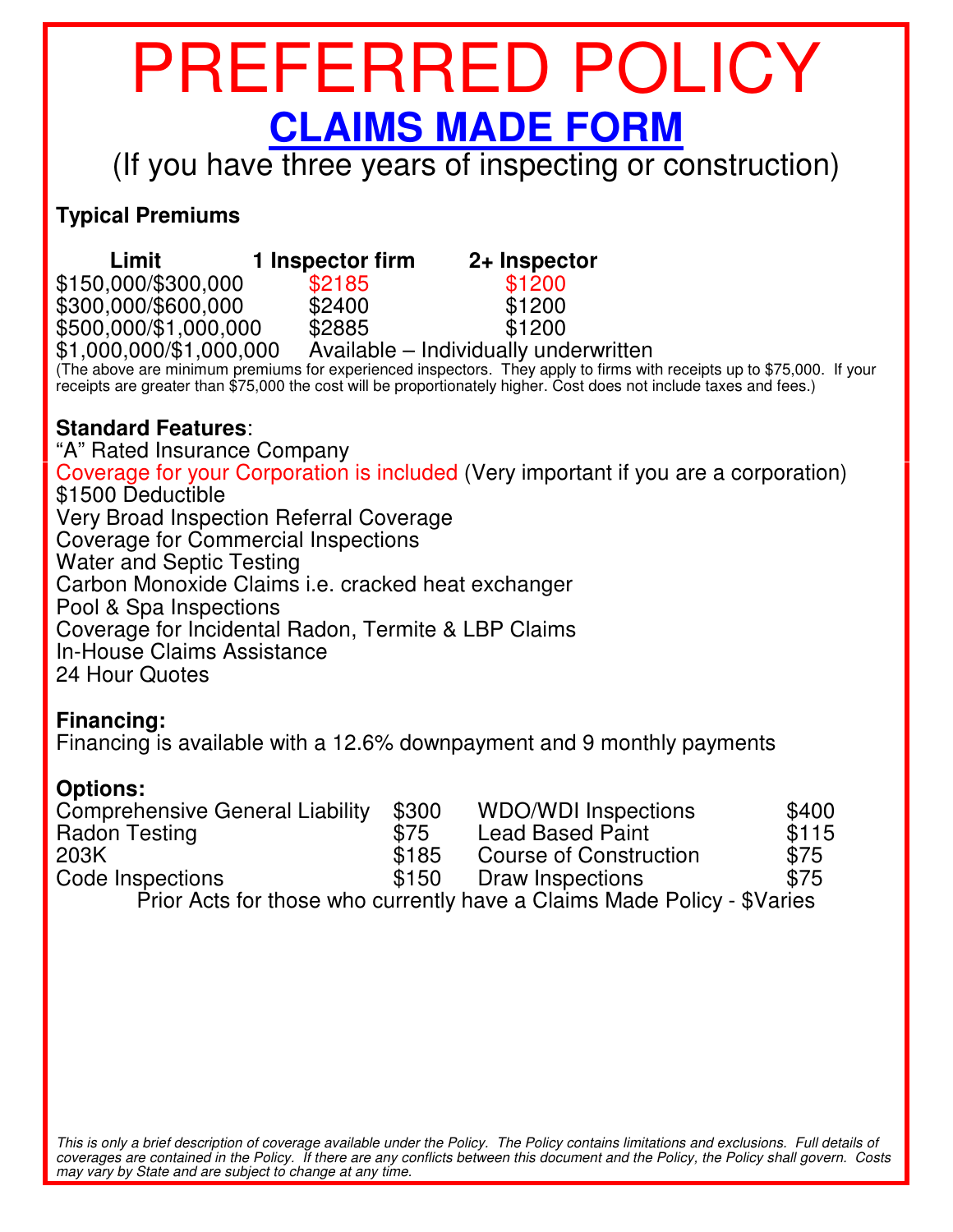# *PLUS* POLICY **CLAIMS MADE FORM**

If you have been in business as an Inspector for at least one year

#### **Typical Premiums**

| <b>Limit</b>                                                                  | 1 Inspector firm | 2+ Inspector |
|-------------------------------------------------------------------------------|------------------|--------------|
| \$100,000/\$100,000                                                           | \$1525           | \$1000       |
| \$100,000/\$500,000                                                           | \$1575           | \$1000       |
| \$250,000/\$250,000                                                           | \$1600           | \$1000       |
| \$250,000/\$500,000                                                           | \$1725           | \$1000       |
| \$300,000/\$300,000                                                           | \$1765           | \$1000       |
| \$500,000/\$500,000                                                           | \$1785           | \$1000       |
| \$500,000/\$1,000,000                                                         | \$2025           | \$1000       |
| \$1,000,000/\$1,000,000                                                       | \$2100           | \$1000       |
| (Costs are for experienced inspectors. Cost does not include taxes and fees.) |                  |              |

#### **Standard Features**:

"A" Rated Insurance Company Coverage for your Corporation is included (Very important if you are a corporation) \$2500 Deductible Agents Referral Prior Acts for those who currently have a Claims Made Policy.

#### **Financing:**

Financing is available with a 12.6% down payment and 9 monthly payments

#### **Options:**

On-Site General Liability **\$210** – starting at WDO/WDI Inspections \$500 Radon Testing \$100 Pool & Spa  $$260$ Water Testing and Septic \$60 Carbon Monoxide \$60 \$1500 Deductible 10% surcharge Unlimited Commercial Inspections \$60 Prior Acts for those who currently have a Claims Made Policy – Cost Varies.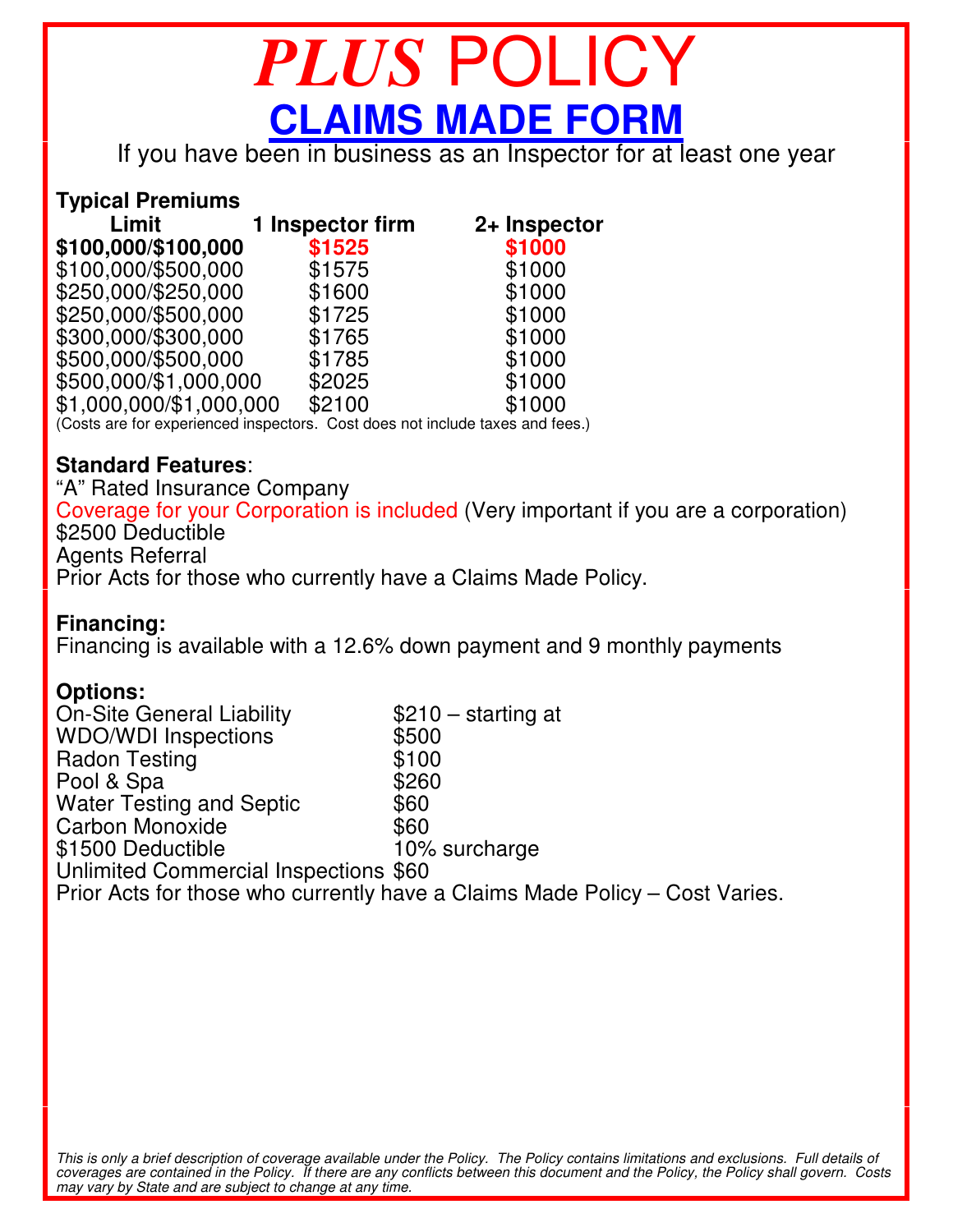# *PLUS* NHI POLICY **CLAIMS MADE FORM**

If you have not been in business as an Inspector for at least one year

#### **Typical Premiums**

| Limit                                   | 1 Inspector firm | 2+ Inspector |
|-----------------------------------------|------------------|--------------|
| \$100,000/\$100,000                     | \$1900           | \$1000       |
| \$100,000/\$500,000                     | \$1975           | \$1000       |
| \$250,000/\$250,000                     | \$2000           | \$1000       |
| \$250,000/\$500,000                     | \$2175           | \$1000       |
| \$300,000/\$300,000                     | \$2200           | \$1000       |
| \$500,000/\$500,000                     | \$2225           | \$1000       |
| \$500,000/\$1,000,000                   | \$2525           | \$1000       |
| \$1,000,000/\$1,000,000                 | \$2625           | \$1000       |
| (Cost does not include taxes and fees.) |                  |              |

#### **Standard Features**:

"A" Rated Insurance Company Coverage for your Corporation is included (Very important if you are a corporation) \$2500 Deductible Agents Referral Prior Acts for those who currently have a Claims Made Policy.

#### **Financing:**

Financing is available with a 12.6% down payment and 9 monthly payments

#### **Options:**

On-Site General Liability  $$295 - starting at  
WDO/WDI Insjections $500$ WDO/WDI Inspections Radon Testing \$100 Pool & Spa Water Testing and Septic  $\frac{$65}{65}$ <br>Carbon Monoxide \$65 Carbon Monoxide<br>
\$1500 Deductible<br>
\$1500 Deductible<br>
\$1500 Deductible \$1500 Deductible Unlimited Commercial Inspections \$65 Prior Acts for those who currently have a Claims Made Policy – Cost Varies.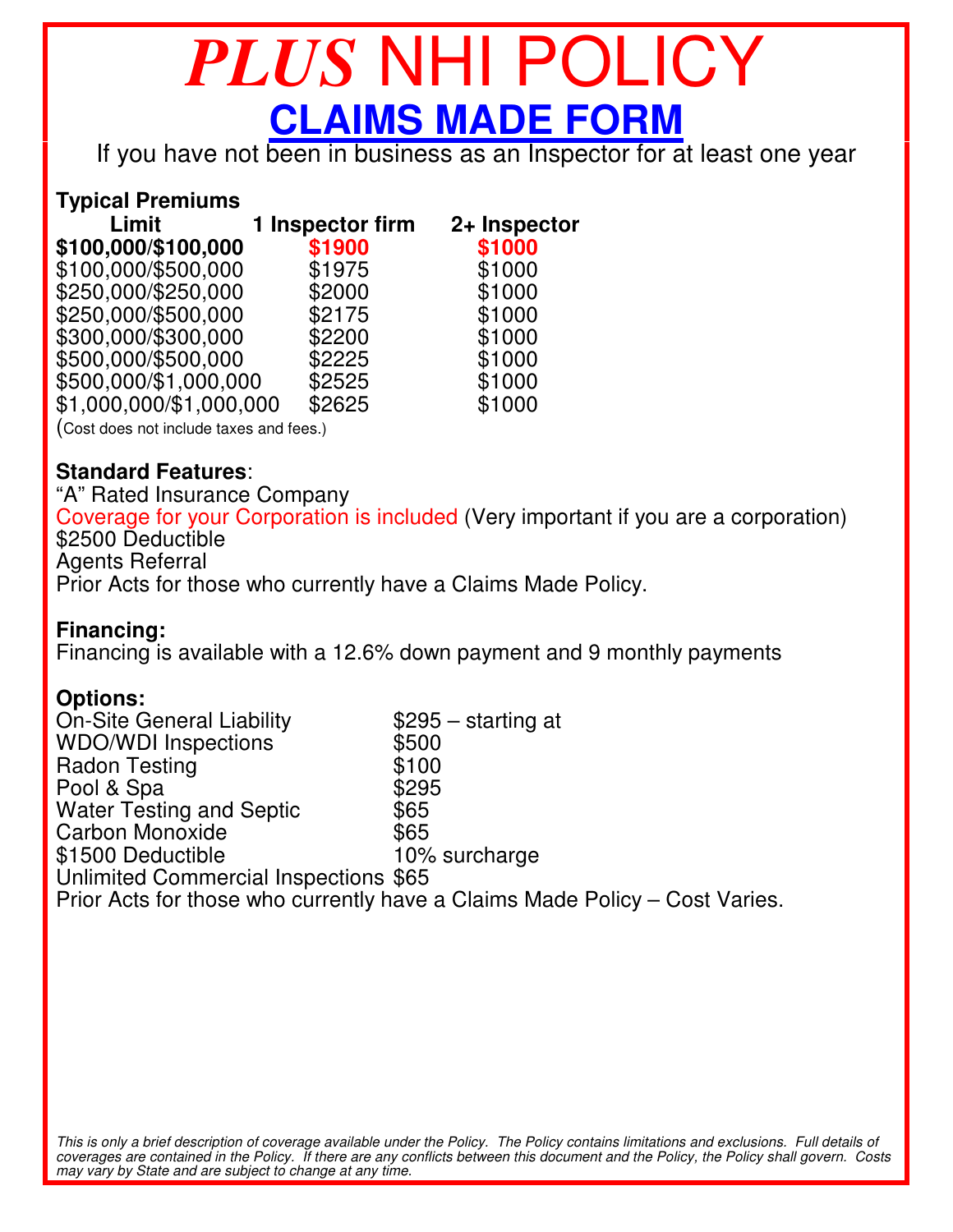# STANDARD POLICY **CLAIMS MADE FORM**

If you have been in business as an Inspector for at least one year

## **Typical Premiums**

| Limit                   | 1 Inspector firm | 2 Inspector firm |
|-------------------------|------------------|------------------|
| \$100,000/\$100,000     | \$1545           | \$2495           |
| \$100,000/\$500,000     | \$1630           | \$2565           |
| \$250,000/\$250,000     | \$1655           | \$2615           |
| \$250,000/\$500,000     | \$1770           | \$2800           |
| \$300,000/\$300,000     | \$1795           | \$2845           |
| \$500,000/\$500,000     | \$1815           | \$2875           |
| \$500,000/\$1,000,000   | \$2020           | \$3220           |
| \$1,000,000/\$1,000,000 | \$2090           | \$3340           |
|                         |                  |                  |

(Costs are for experienced inspectors. Cost does not include taxes and fees.)

### **Standard Features**:

"A" Rated Insurance Company Coverage for your Corporation is included (Very important if you are a corporation) \$2500 Deductible \$50,000 Accidental Death and Dismemberment Policy Agents Referral

#### **Financing:**

Financing is available with a 25% down payment and 11 monthly payments

#### **Options:**

On-Site General Liability \$210 – starting at Pool & Spa<br>WDO/WDI Inspections \$735 WDO/WDI Inspections Radon Testing \$150 \$1500 Deductible 10% surcharge Commercial Inspections 10% surcharge Prior Acts for those who currently have a Claims Made Policy – Cost Varies.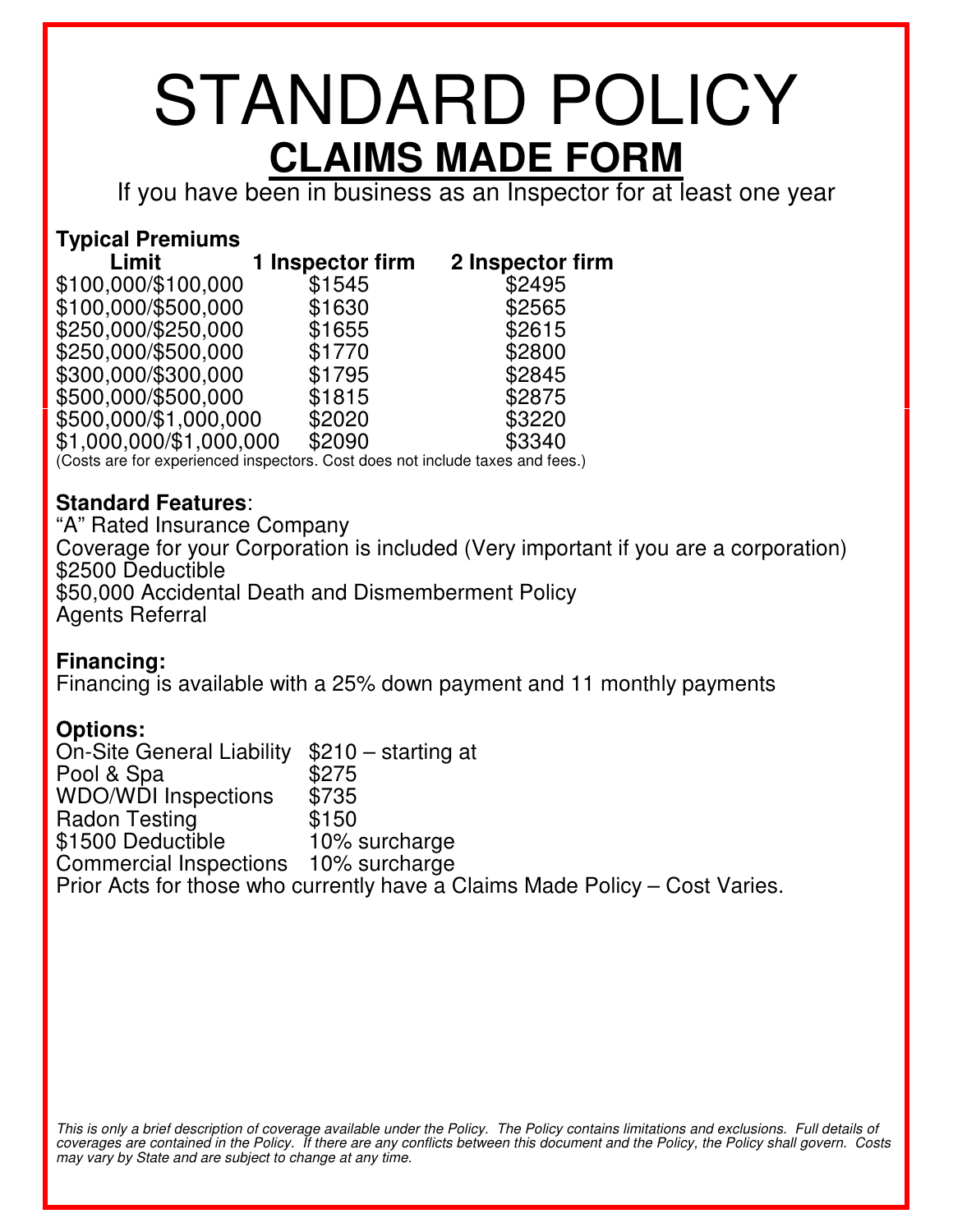# STANDARD NHI POLICY **CLAIMS MADE FORM**

(If you have not been in business as an Inspector for at least one year)

### **Typical Premiums**

| Limit                                   | 1 Inspector firm | <b>2 Inspector Firm</b> |
|-----------------------------------------|------------------|-------------------------|
| \$100,000/\$100,000                     | \$1590           | \$2672                  |
| \$100,000/\$500,000                     | \$1642           | \$2758                  |
| \$250,000/\$250,000                     | \$1675           | \$2813                  |
| \$250,000/\$500,000                     | \$1808           | \$3037                  |
| \$300,000/\$300,000                     | \$1839           | \$3089                  |
| \$500,000/\$500,000                     | \$1860           | \$3126                  |
| \$500,000/\$1,000,000                   | \$2106           | \$3539                  |
| \$1,000,000/\$1,000,000                 | \$2189           | \$3677                  |
| (Cost does not include taxes and fees.) |                  |                         |

#### **Standard Features**:

"A" Rated Insurance Company Coverage for your Corporation is included (Very important if you are a corporation) \$2500 Deductible \$50,000 Accidental Death and Dismemberment Policy Agents Referral

#### **Financing:**

Financing is available with a 25% downpayment and 11 monthly payments

#### **Options:**

On-Site General Liability \$260 – starting at Pool and Spa \$275<br>WDO/WDI Inspections \$920 WDO/WDI Inspections Radon Testing \$200 \$1500 Deductible 10% surcharge Commercial Inspections 10% surcharge Prior Acts for those who currently have a Claims Made Policy – Cost Varies.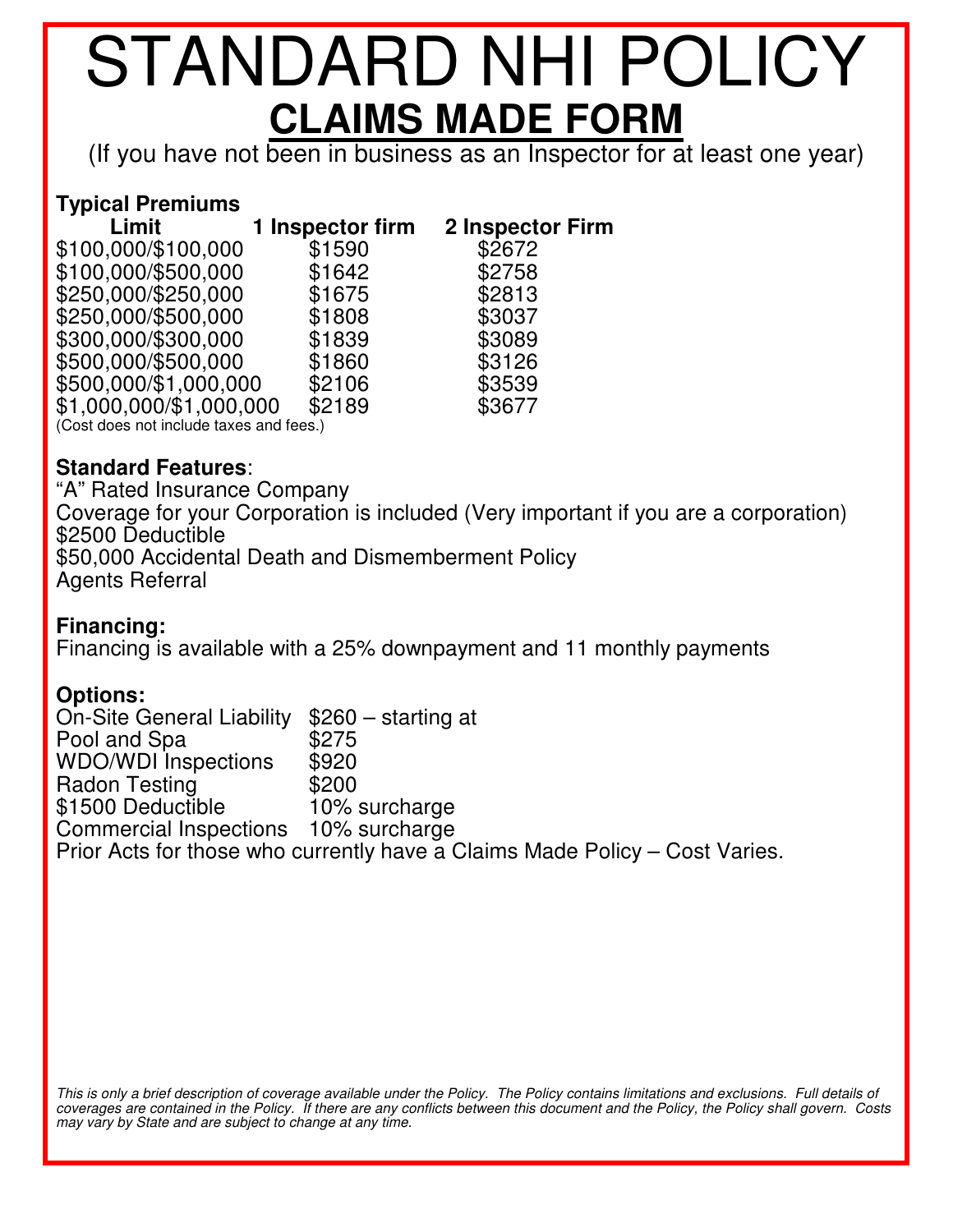

Dear Home Inspector,

In order to provide you with a quote, we will need the following information:

- 1) Completed Application and Quote Request Form
- 2) Resume. Our Preferred and Premium policies require 3 years as a home inspector or 3 years of construction experience – this is not a requirement for our *Plus* policies. (Send a resume even if you do not have this home inspection/construction experience as we can consider other experience)
- 3) Copy of your Inspection Agreement
- 4) If currently or previously insured, a Loss Run Report from your Insurance Company and the declarations page of your current policy which shows your current policy period and retroactive date.

We appreciate your interest in our programs

Bob Pearson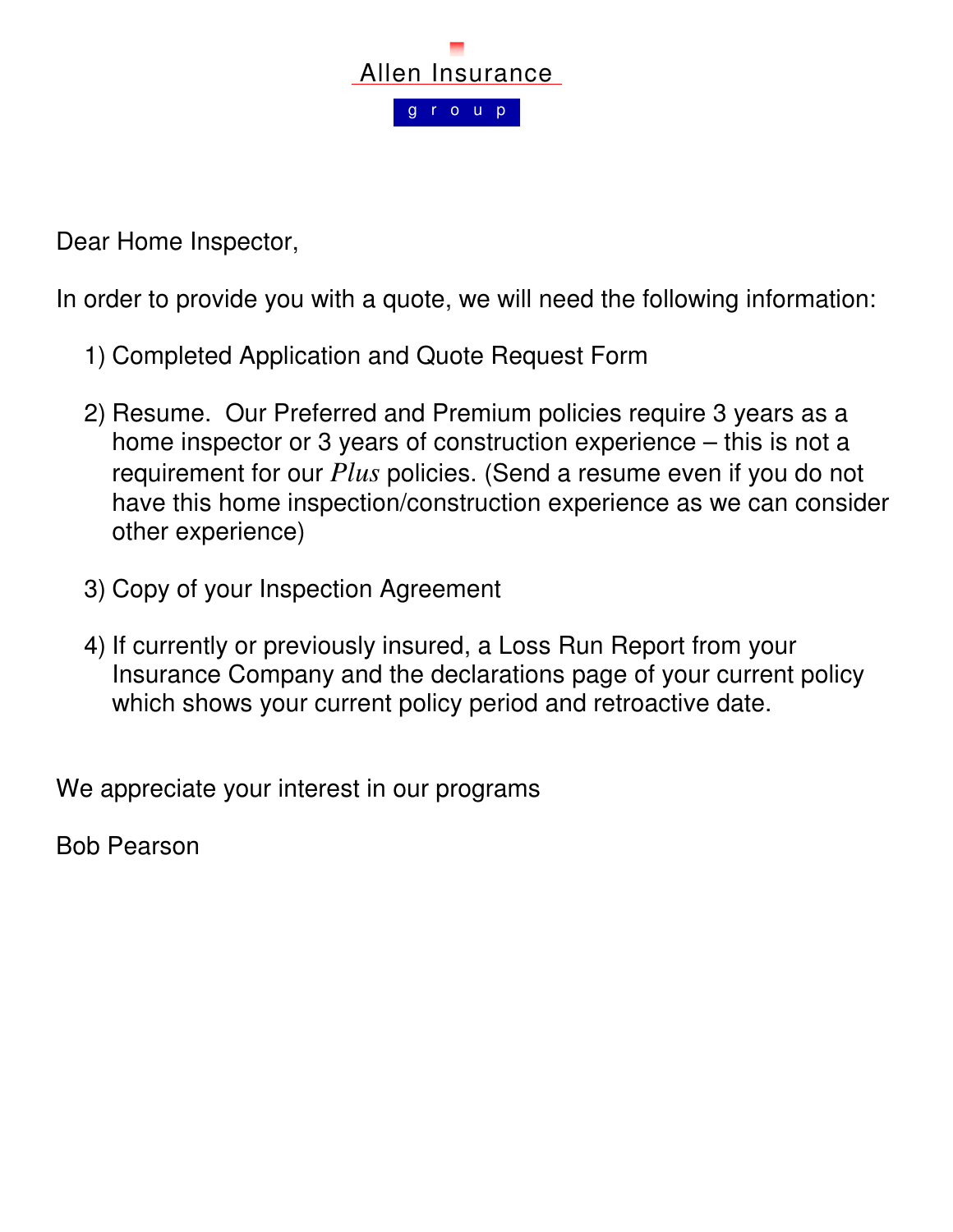# QUOTE REQUEST FORM **(RETURN THIS PAGE WITH YOUR COMPLETED APPLICATION)**

## Business Name\_\_\_\_\_\_\_\_\_\_\_\_\_\_\_\_\_\_\_\_\_\_\_\_\_\_\_\_\_\_\_\_\_

### Please select 1 of the following based on your needs

| These policies are our most highly recommended programs.<br>They are not available in AL, AK, AR, DC, LA, MS, NH, NJ, OK, TX, WV or WY. |  |  |  |  |
|-----------------------------------------------------------------------------------------------------------------------------------------|--|--|--|--|
| <b>Premium Policy - Occurrence Form</b><br>With General Liability <b>Concret Contains University</b> Without General Liability          |  |  |  |  |
| <b>Preferred Policy - Claims Made Form</b><br>With General Liability <b>Concret Contains University</b> Without General Liability       |  |  |  |  |
| <b>PLUS Policy - Claims Made Form</b><br>With On-Site General Liability Mithout On-Site General Liability                               |  |  |  |  |
| PLUS NHI Policy - Claims Made Form<br>With On-Site General Liability _____Without On-Site General Liability                             |  |  |  |  |
|                                                                                                                                         |  |  |  |  |
| The following policies are also available<br>They are not available in AK, DC, DE, MS, OK or WY.                                        |  |  |  |  |
| <b>Standard Policy - Claims Made Form</b><br>With On-Site General Liability Mithout On-Site General Liability                           |  |  |  |  |
| <b>Standard NHI Policy - Claims Made Form</b><br>With On-Site General Liability Without On-Site General Liability                       |  |  |  |  |

Signature: \_\_\_\_\_\_\_\_\_\_\_\_\_\_\_\_\_\_\_\_\_\_\_\_\_\_\_\_\_\_\_\_\_\_\_\_\_\_\_\_\_\_\_\_\_\_\_\_\_\_\_

Authorized signature of owner, partner or executive officer A facsimile signature shall have the same validity as an original subject to the receipt of the original.

Title: \_\_\_\_\_\_\_\_\_\_\_\_\_\_\_\_\_\_\_\_\_\_ Date of Signing:\_\_\_\_\_\_\_\_\_\_\_\_\_\_\_\_\_\_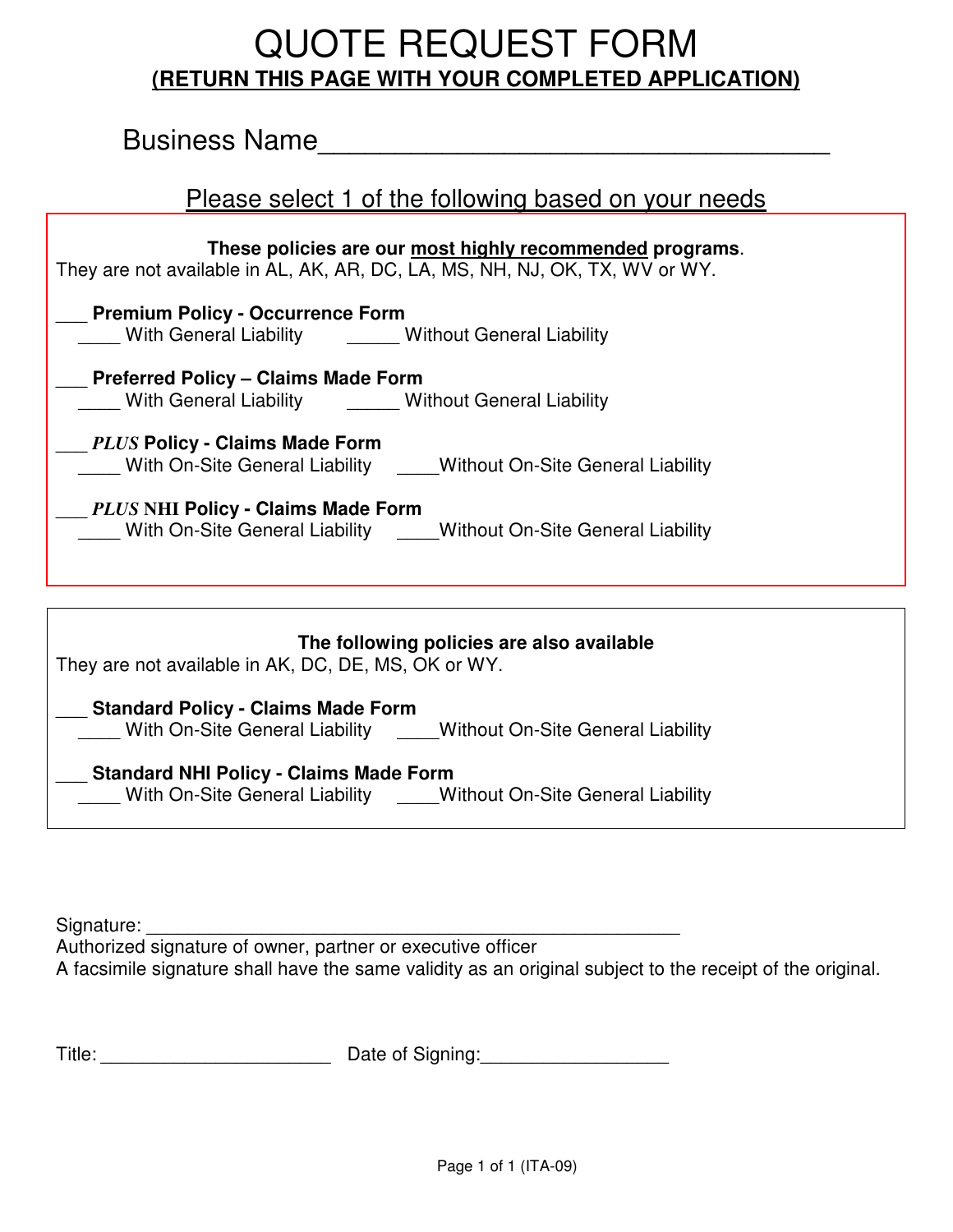### **REAL ESTATE INSPECTOR APPLICATION for PROFESSIONAL INDEMNITY (E&O) and GENERAL LIABILITY INSURANCE**

Administered by: **Allen Insurance Group** through its wholly owned subsidiary: **NARREP, Inc. of Georgia a Risk Purchasing Group** 304 MLK Jr. Drive P.O. Box 1439 Fort Valley, Georgia 31030 Facsimile: (478) 822-9149

**Please type or print in INK.** 

 **Answer all questions, use "NONE" or "N/A" where appropriate, use attachments as necessary. We cannot process incomplete applications.**

1. Applicant/Firm information: Full Business Name:

| <b>Mailing Address:</b> Mailing Address:                                                                                                                                                                                       |     |                                                    |
|--------------------------------------------------------------------------------------------------------------------------------------------------------------------------------------------------------------------------------|-----|----------------------------------------------------|
|                                                                                                                                                                                                                                | St: | <u>Zip: ____________</u>                           |
| <b>Location Address:</b>                                                                                                                                                                                                       |     |                                                    |
|                                                                                                                                                                                                                                | St: | <b>Zip:______________</b>                          |
| Business phone: (a) and a set of the set of the set of the set of the set of the set of the set of the set of the set of the set of the set of the set of the set of the set of the set of the set of the set of the set of th |     |                                                    |
| Facsimile number: (intervals)                                                                                                                                                                                                  |     | is this a dedicated fax line? $\Box$ Yes/No $\Box$ |
| E-Mail Address: Entrancement of the state of the state of the state of the state of the state of the state of the state of the state of the state of the state of the state of the state of the state of the state of the stat |     |                                                    |
| Individual to contact: $\square Mr. \square Mrs. \square Ms.$                                                                                                                                                                  |     |                                                    |

- 2. a. Date the real estate inspection business was established:
	- b. Type of entity:  $\Box$ Corporation/LLC  $\Box$  Partnership  $\Box$  Sole Proprietor  $\Box$  Other

3. List all home inspectors including part-time home inspectors. Coverage is provided only for inspections performed by those listed. Coverage will be provided for independent contractor (IC) home inspectors if included below. (Use attachments as necessary) Name Years of Experience as an Inspector in Construction Architect or Engineer? Employee or IC

| 1. List all other staff and their position. (Use attachments as necessary) |  |  |
|----------------------------------------------------------------------------|--|--|

| <b>Name</b> | 4. List all other staff and their position. (Use attachments as necessary) | <b>Position</b> |
|-------------|----------------------------------------------------------------------------|-----------------|
|             |                                                                            |                 |
|             |                                                                            |                 |

#### 5. Does the applicant/firm:

a. perform any activities other than property inspections? (i.e., Home repairs, Energy Audits, HUD Inspections etc)

□Yes/No□ If Yes, describe

b. engage in any Architectural or Engineering activities? (i.e. architectural design or analysis; or structural, mechanical, electrical, or civil design or analysis etc)

Yes/No If **Yes**, attach a detailed description of these activities and E&O insurance declaration page(s).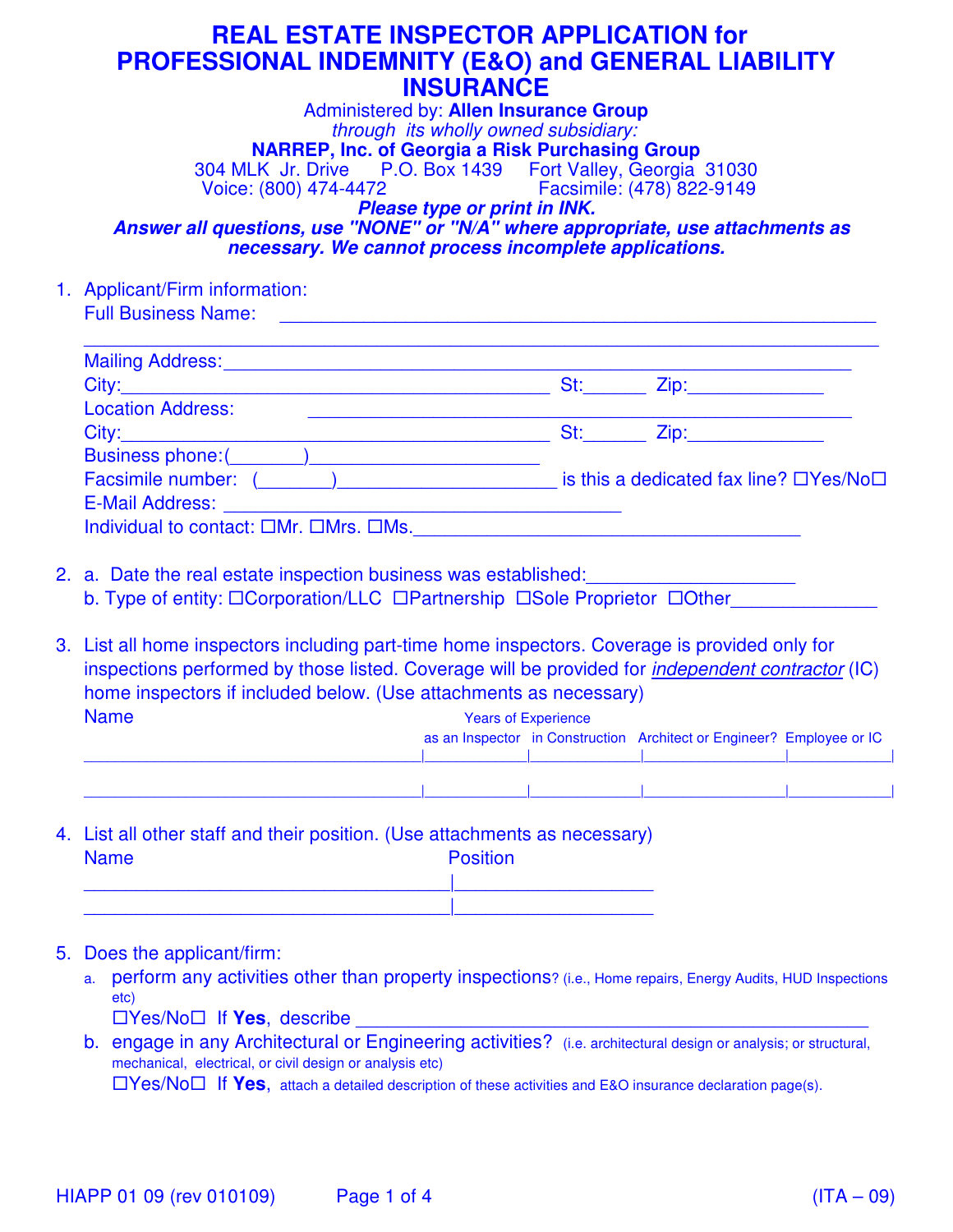| (Attach Copies of Declarations Pages and Insurance Company Loss Runs)<br>From<br>- To |                           |                                         | <b>Company Policy Number Policy Limits</b>                                                                                                                                                                                           |                                                   | Premium                                                                                                                                                                                                                       |
|---------------------------------------------------------------------------------------|---------------------------|-----------------------------------------|--------------------------------------------------------------------------------------------------------------------------------------------------------------------------------------------------------------------------------------|---------------------------------------------------|-------------------------------------------------------------------------------------------------------------------------------------------------------------------------------------------------------------------------------|
|                                                                                       |                           |                                         |                                                                                                                                                                                                                                      |                                                   |                                                                                                                                                                                                                               |
|                                                                                       |                           |                                         | 7. Please indicate the limit of liability and deductible for which you would like a quotation<br>a. ERRORS & OMISSION LIMIT: Applies to claim expense and indemnity.                                                                 |                                                   |                                                                                                                                                                                                                               |
|                                                                                       |                           | (Per Claim/Aggregate all Claims)        |                                                                                                                                                                                                                                      |                                                   |                                                                                                                                                                                                                               |
|                                                                                       |                           |                                         | $\Box$ \$150,000/\$300,000 $\Box$ \$300,000/\$600,000                                                                                                                                                                                |                                                   |                                                                                                                                                                                                                               |
|                                                                                       |                           |                                         | □\$500,000/\$1,000,000 □Other \$                                                                                                                                                                                                     |                                                   |                                                                                                                                                                                                                               |
| b. E&O DEDUCTIBLE:                                                                    |                           |                                         |                                                                                                                                                                                                                                      |                                                   |                                                                                                                                                                                                                               |
|                                                                                       |                           |                                         | Applies to each claim and is inclusive of defense costs, claim expenses and indemnity.                                                                                                                                               |                                                   |                                                                                                                                                                                                                               |
|                                                                                       |                           |                                         | $\Box$ \$1,500 $\Box$ \$2,500 $\Box$ \$3,500 $\Box$ \$5,000                                                                                                                                                                          |                                                   |                                                                                                                                                                                                                               |
|                                                                                       |                           |                                         | c. <b>GENERAL LIABILITY LIMIT:</b> Applies to claim expense and indemnity.                                                                                                                                                           |                                                   |                                                                                                                                                                                                                               |
|                                                                                       |                           |                                         | □ Do NOT quote General Liability, I/We already have or do NOT desire General Liability                                                                                                                                               |                                                   |                                                                                                                                                                                                                               |
| Coverage.                                                                             |                           |                                         |                                                                                                                                                                                                                                      |                                                   |                                                                                                                                                                                                                               |
|                                                                                       | □ Quote General Liability |                                         |                                                                                                                                                                                                                                      |                                                   |                                                                                                                                                                                                                               |
|                                                                                       |                           |                                         |                                                                                                                                                                                                                                      |                                                   |                                                                                                                                                                                                                               |
|                                                                                       |                           | (Per Claim/Aggregate all Claims)        |                                                                                                                                                                                                                                      |                                                   |                                                                                                                                                                                                                               |
|                                                                                       |                           |                                         | $\Box$ \$150,000/\$300,000 $\Box$ \$300,000/\$600,000                                                                                                                                                                                |                                                   |                                                                                                                                                                                                                               |
|                                                                                       |                           |                                         | $\Box$ \$500,000/\$1,000,000 $\Box$ Other \$                                                                                                                                                                                         |                                                   |                                                                                                                                                                                                                               |
|                                                                                       |                           |                                         | Note: A deductible applies to General Liability - details in your quote.                                                                                                                                                             |                                                   |                                                                                                                                                                                                                               |
|                                                                                       |                           |                                         | Note: General liability coverage is limited in the $Plus$ and Standard policies – details in your                                                                                                                                    |                                                   |                                                                                                                                                                                                                               |
| quote.                                                                                |                           |                                         |                                                                                                                                                                                                                                      |                                                   |                                                                                                                                                                                                                               |
|                                                                                       |                           |                                         |                                                                                                                                                                                                                                      |                                                   |                                                                                                                                                                                                                               |
|                                                                                       |                           |                                         | 8. Inspection information for Pre-Purchase Inspections ONLY (Do NOT include fees from other                                                                                                                                          |                                                   |                                                                                                                                                                                                                               |
|                                                                                       |                           |                                         | types of inspections such as Radon Tests, Termite Inspections, etc). $(a \times b = c)$                                                                                                                                              |                                                   |                                                                                                                                                                                                                               |
|                                                                                       |                           |                                         | <b>Example 12 Figure 2 In the UP 12 Figure 2 In the UP 12 Figure 2 In the UP 12 In the UP 12 In the UP 12 In the UP 12 In the UP 12 In the UP 12 In the UP 12 In the UP 12 In the UP 12 In the UP 12 In the UP 12 In the UP 12 I</b> |                                                   |                                                                                                                                                                                                                               |
| a. Number of inspections:                                                             |                           |                                         |                                                                                                                                                                                                                                      |                                                   |                                                                                                                                                                                                                               |
| b. Average fee per inspection:                                                        |                           |                                         | $x$ and $x$ and $x$ and $x$ and $x$ and $x$ and $x$ and $x$ and $x$ and $x$ and $x$ and $x$ and $x$ and $x$ and $x$ and $x$ and $x$ and $x$ and $x$ and $x$ and $x$ and $x$ and $x$ and $x$ and $x$ and $x$ and $x$ and $x$ a        |                                                   | $x$ and $x$ and $x$ and $x$ and $x$ and $x$ and $x$ and $x$ and $x$ and $x$ and $x$ and $x$ and $x$ and $x$ and $x$ and $x$ and $x$ and $x$ and $x$ and $x$ and $x$ and $x$ and $x$ and $x$ and $x$ and $x$ and $x$ and $x$ a |
|                                                                                       |                           | c. Total annual inspection receipts:    | $=$ $-$                                                                                                                                                                                                                              |                                                   | $\equiv$ 100 minutes of the state $\sim$                                                                                                                                                                                      |
|                                                                                       |                           |                                         | Please Note: The number of inspections (8a) multiplied by the average fee per inspection (8b)                                                                                                                                        |                                                   |                                                                                                                                                                                                                               |
|                                                                                       |                           |                                         | must equal the total annual inspection receipts (8c).                                                                                                                                                                                |                                                   |                                                                                                                                                                                                                               |
| d. Number of inspectors:                                                              |                           |                                         |                                                                                                                                                                                                                                      |                                                   |                                                                                                                                                                                                                               |
|                                                                                       |                           |                                         |                                                                                                                                                                                                                                      |                                                   |                                                                                                                                                                                                                               |
|                                                                                       |                           |                                         | 9. Inspection Information – Complete both columns, each separate column must equal 100%                                                                                                                                              |                                                   |                                                                                                                                                                                                                               |
|                                                                                       |                           | Sources of Pre-Purchase Inspection fees |                                                                                                                                                                                                                                      | <b>Clients</b>                                    |                                                                                                                                                                                                                               |
|                                                                                       |                           | a. One and two family dwellings:        | $\%$                                                                                                                                                                                                                                 | a. Sellers:                                       | $\frac{9}{6}$                                                                                                                                                                                                                 |
|                                                                                       |                           | b. Multiple family (3-4) dwellings:     | $\frac{1}{\sqrt{2}}$                                                                                                                                                                                                                 | b. Prospective buyer:                             | $\frac{9}{6}$                                                                                                                                                                                                                 |
| d. Farms and Ranches:                                                                 |                           |                                         | c. Multiple family dwellings over 4 units: _______%<br>$\frac{9}{6}$                                                                                                                                                                 | c. Real estate company:<br>d. Relocation company: | $\%$<br>$\frac{9}{6}$                                                                                                                                                                                                         |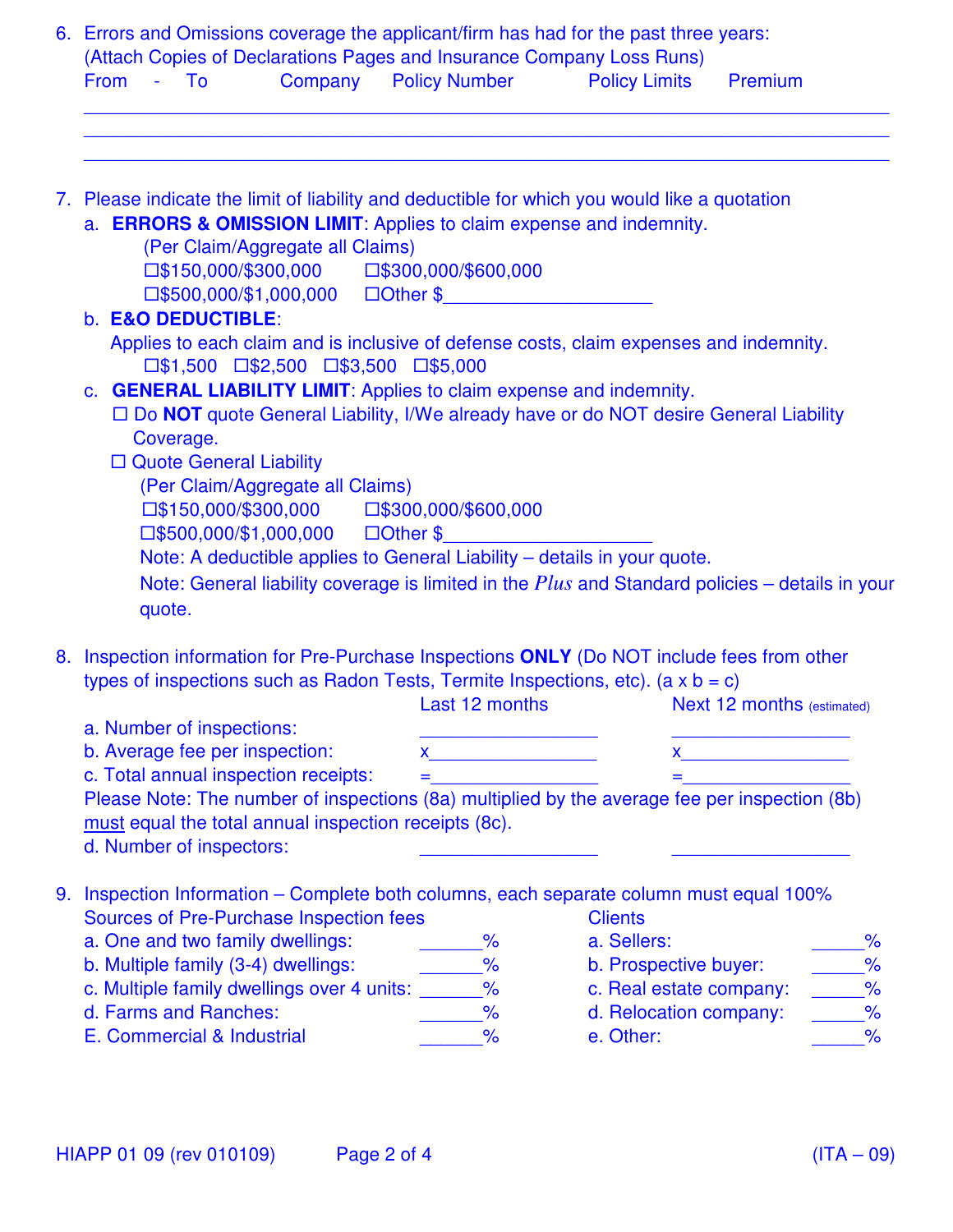- 10. a. Has the name or ownership of the applicant/firm ever changed or has any other business been purchased, merged or consolidated with the firm?  $\Box$ Yes/No $\Box$ 
	- b. Is the firm owned or controlled by any other firm or individual?  $\Box$  Yes/No $\Box$
	- c. Does the firm, any owner or officer of this firm, own, engage in, operate, manage or act as a director or officer of any other business?  $\Box$ Yes/No $\Box$

 $\mathcal{L}_\text{max}$  , and the contribution of the contribution of the contribution of the contribution of the contribution of the contribution of the contribution of the contribution of the contribution of the contribution of t

- If **Yes** to any question, provide details:
- 11. Have any claims been made against the applicant/firm, its predecessors, present or past owners, directors, officers or employees during the past five years or is the applicant/firm aware of any circumstances, allegations or contentions which could result in a claim(s) being made against the applicant/firm, its predecessors, present or past owners, directors or officers?  $\Box$ Yes/No $\Box$  If **Yes**, complete the enclosed application claim form information for each claim and provide a loss run from the Company providing insurance at the time of the claim.
- 12. Have any persons or firm proposed for this coverage ever been subject to disciplinary action by any state licensing board, court, regulatory authority, professional association or had their licensed revoked?  $\Box$  Yes/No  $\Box$  If **Yes**, provide details:

 $\overline{\phantom{a}}$  , and the contribution of the contribution of the contribution of the contribution of the contribution of the contribution of the contribution of the contribution of the contribution of the contribution of the

 $\overline{a_1}$  ,  $\overline{a_2}$  ,  $\overline{a_3}$  ,  $\overline{a_4}$  ,  $\overline{a_5}$  ,  $\overline{a_6}$  ,  $\overline{a_7}$  ,  $\overline{a_8}$  ,  $\overline{a_9}$  ,  $\overline{a_9}$  ,  $\overline{a_9}$  ,  $\overline{a_9}$  ,  $\overline{a_9}$  ,  $\overline{a_9}$  ,  $\overline{a_9}$  ,  $\overline{a_9}$  ,  $\overline{a_9}$  ,

- 13. Has any application for similar insurance on behalf of the applicant/firm or any of its owners, partners, executive officers or directors, or to the knowledge of the applicant/firm on behalf of its predecessors in business, ever been declined, canceled or refused? □Yes/No□ If Yes, provide details:
- 14. What formal training has been completed in real estate inspection by the principals and staff?
- 15. What professional organizations, associations or societies does the applicant/firm belong  $to$ ?
- 16. Has any person or organization requested 1. A certificate of insurance or 2. to be added to your policy as an Additional Insured? i.e., Franchiser (other than Realtors)  $\square$  Yes/No $\square$  If **Yes**, explain:

Certificate of insurance only or Additional Insured

| Attn:                |  |
|----------------------|--|
| Company:<br>Address: |  |
| City, State, Zip:    |  |
| Phone:<br>Fax:       |  |
|                      |  |

17. Any hold-harmless agreements entered into by the applicant/firm? (Other than Your Inspection Agreement)  $\Box$  Yes/No $\Box$  If **Yes**, enclose a copy of same.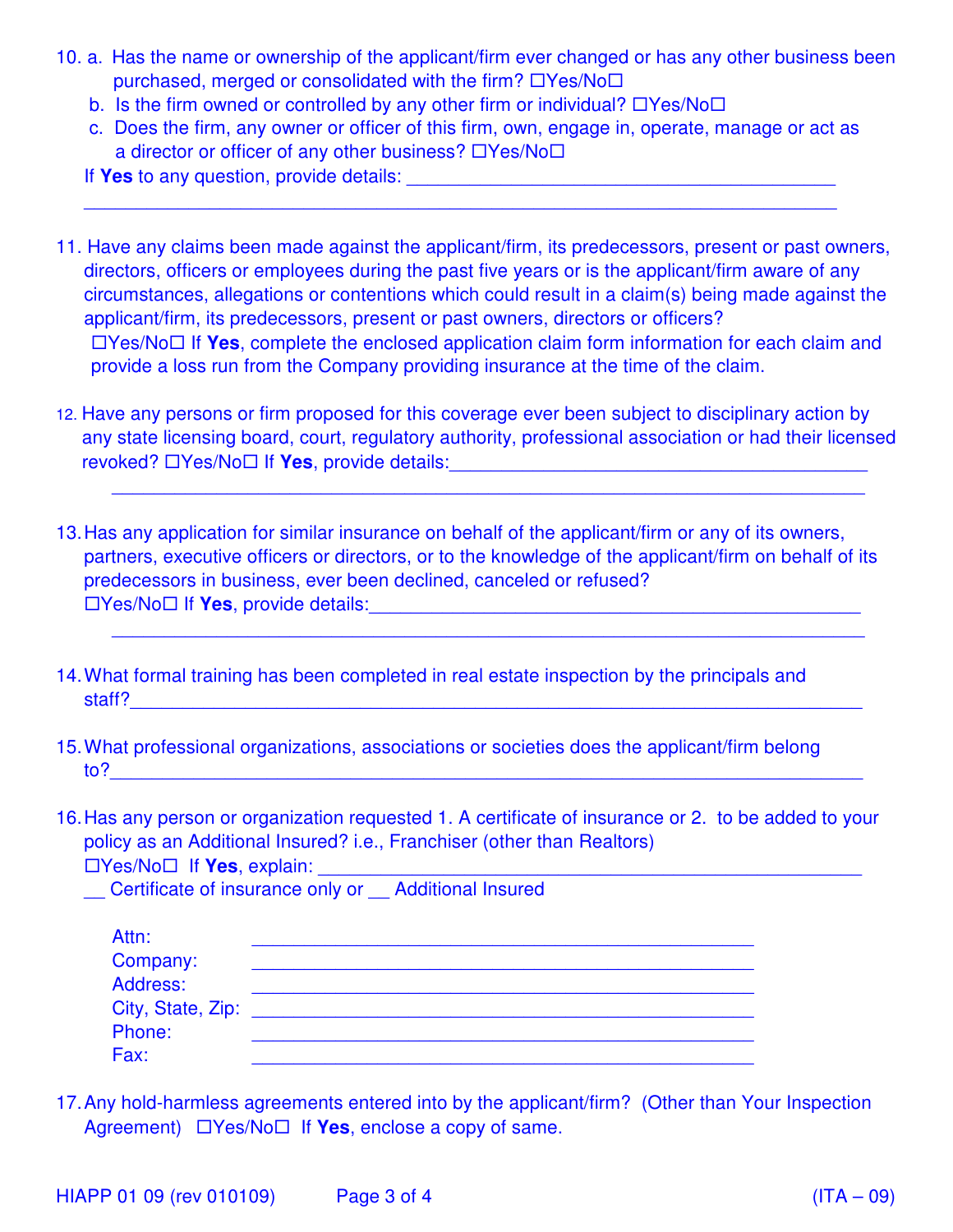- 18. What percent of the applicant's/firm's business involves subcontracting work to others (other than listed in question 3?):\_\_\_\_\_ %
	- a. Please describe work subcontracted:
	- b. Do you require Certificates of Insurance from subcontractors?  $\Box$ Yes/No $\Box$

#### 19. **a. Enclose a recently completed inspection agreement and inspection report.**

- **b. Enclose any descriptive brochures being used or**  $\Box$  **No brochures used.**
- **c. Enclose a resume on each real estate inspector with the applicant/firm.**

#### 20. **Complete Options Supplement if optional coverage consideration is desired.**

I/We understand and accept that the policy does not provide coverage for: appraising; real estate sales; inspections for compliance with codes or regulations; warranting or guaranteeing the present or future economic value of any home; warranting or guaranteeing the adequacy or performance of any structure, components or system; any engineering analysis; any architectural service; mold or other environmental hazards; course of construction inspections; construction draw inspections; 203k inspections; asbestos; inspections in Alaska, Alabama or Mississippi; estimated construction costs, cost to cure or repair costs; environmental site assessments; inspections for insurance companies; or log homes. Note: Some of these exclusions may be covered by optional endorsements - see optional coverage supplement.

I/We further understand and accept that Termite or WDO/WDI; Lead Based Paint; or Radon claims are not covered by the policy unless you are NOT performing such inspections/tests and they are EXCLUDED in your inspection agreement and your agreement is signed by your client; or you are performing such inspections/tests and you purchase the optional endorsement for each.

I/We understand and accept that the policy only provides coverage for claims arising out of an inspection for which I/We have a properly completed inspection agreement. The inspection agreement must be the same as provided with the application or as on file with the Company. The agreement must be signed by the client or the client's representative.

I/We understand that defense costs, claims expenses and indemnity shall be applied against the deductible.

Note: The policy contains other exclusions, provisions and conditions. Please read your policy carefully and call your representative if you have any questions.

I/We understand that this application does not bind the applicant/firm, the agent, the general agent or the company to complete this insurance transaction by the issuance of a policy and that the agent, general agent, and the insurance company retain the right to request from you any additional information that is reasonably necessary or required in order to complete this transaction.

I/We hereby warrant that the information contained herein is true and correct and that no material facts have been misstated, omitted or suppressed. I/We understand and accept that this application, attachments and supplements shall be the basis and form a part of the insurance policy, if issued. I/We understand and accept that the Professional Indemnity (E&O) and General Liability sections of the insurance policy, if issued, is written on either an occurrence basis with a four (4) year claim reporting clause or on a claims made basis based in my selection. I/We understand and agree that no coverage will become effective until a written proposal is made, signed by the applicant/firm and returned along with payment in full or required down payment of the premium, taxes and fees quoted.

"Any person who knowingly and with intent to defraud any insurance company or other person files an application for insurance containing any materially false information or conceals for the purpose of misleading, information concerning any fact material thereto commits a fraudulent insurance act, which is a crime."

Signature:

Authorized signature of owner, partner or executive officer A facsimile signature shall have the same validity as an original subject to the receipt of the original.

Title: \_\_\_\_\_\_\_\_\_\_\_\_\_\_\_\_\_\_\_\_\_\_\_\_\_\_\_\_\_\_\_\_\_\_ Date of Signing: \_\_\_\_\_\_\_\_\_\_\_\_\_\_\_\_\_\_\_\_\_\_\_

 $HIAPP 01 09$  (rev 010109) Page 4 of 4 (ITA – 09)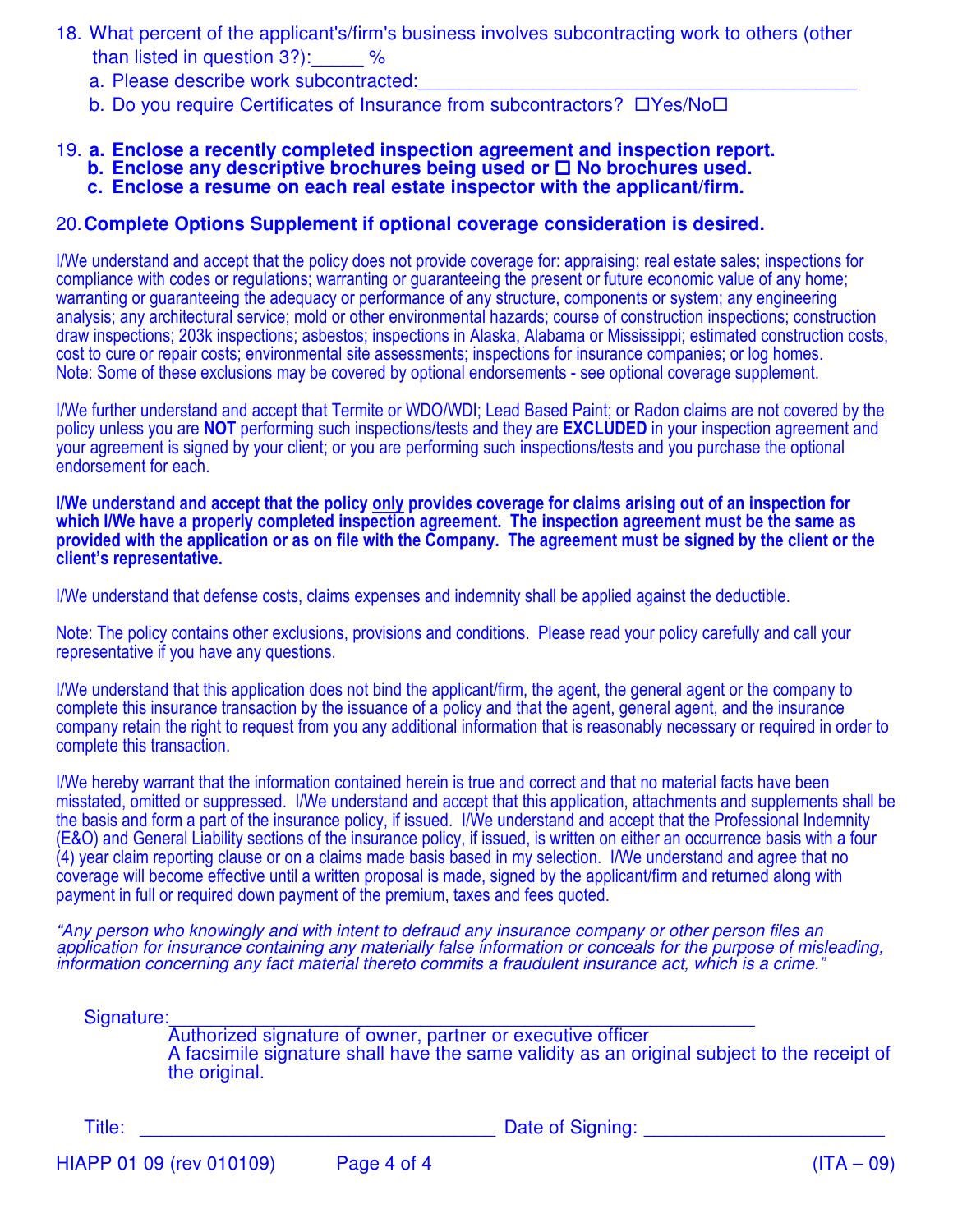# **PREMIUM and PREFERRED Policy Options**

#### **Mark and answer the questions of those options for which a quote is desired, use attachments as necessary.**

Business Name: \_\_\_\_\_\_\_\_\_\_\_\_\_\_\_\_\_\_\_\_\_\_\_\_\_\_\_\_\_\_\_\_\_\_\_\_\_\_\_\_\_\_\_\_\_\_\_\_\_\_\_\_\_\_\_\_\_\_\_\_\_\_\_\_\_\_  **RADON TESTING** 1. Type of testing equipment used: 2. Describe any consulting performed: 3. Does the State in which the tests are performed require licensing?:  $\Box$ Yes/No $\Box$ 4. Do you perform remediation?:  $\Box$ Yes/No $\Box$ if YES describe: 5. Is the laboratory used EPA listed?:  $\Box$ Yes/No $\Box$ 6. Estimated number of tests to be performed next 12 months: \_\_\_\_\_\_\_\_\_\_\_\_\_ tests 7. Estimated total receipts for this activity next 12 months: \$\_\_\_\_\_\_\_\_\_\_\_\_\_\_\_\_\_  **TERMITE INSPECTIONS** 1. Describe any consulting performed: \_\_\_\_\_\_\_\_\_\_\_\_\_\_\_\_\_\_\_\_\_\_\_\_\_\_\_\_\_\_\_\_\_\_\_\_\_\_\_\_\_\_\_\_\_\_\_ 2. Does the State in which the inspections are performed require licensing?: □Yes/No□ 3. Do you provide any treatment?:  $\Box$ Yes/No $\Box$  if **YES** describe: if **YES** describe: \_\_\_\_\_\_\_\_\_\_\_\_\_\_\_\_\_\_\_\_\_\_\_\_\_\_\_\_\_\_\_\_\_\_\_\_\_\_\_\_\_\_\_\_\_\_\_\_\_\_\_\_\_\_\_\_\_\_\_\_\_\_\_ 4. Estimated number of inspections to be performed next 12 months: \_\_\_\_\_\_\_\_\_\_\_\_\_ inspections 5. Estimated total receipts for this activity next 12 months: \$  **203k CONSULTING** 1. Are You HUD approved for 203k consulting?: DYes/NoD 2. Does the State in which consulting is performed require licensing?:  $\Box$ Yes/No $\Box$ 3. Are you involved as a contractor in any of the remodeling activities?:  $\Box$ Yes/No $\Box$ if YES describe: 4. Average remodeling loan value: \$ 5. Estimated number of projects to be performed next 12 months: \_\_\_\_\_\_\_\_\_\_\_\_\_ projects 6. Estimated total receipts for this activity next 12 months: \$  **LEAD BASED PAINT TESTING** 1. Type of testing equipment used: 2. Describe any consulting performed: 5. I/we understand no coverage is provided by the policy for any risk assessment or remediation consulting activity. DYes/NoD 4. Does the State in which the tests are performed require licensing?:  $\Box$ Yes/No $\Box$ 5. Do you perform abatement?:  $\Box$ Yes/No $\Box$  if **YES** describe: if **YES** describe:\_\_\_\_\_\_\_\_\_\_\_\_\_\_\_\_\_\_\_\_\_\_\_\_\_\_\_\_\_\_\_\_\_\_\_\_\_\_\_\_\_\_\_\_\_\_\_\_\_\_\_\_\_\_\_\_\_\_\_\_\_\_\_ 6. Does the laboratory used comply with HUD QA/QC for analysis procedures?:  $\Box$ Yes/No $\Box$ 7. Is the lab accredited by the AIHA or AALA?:  $\Box$ Yes/No $\Box$ 8. Estimated number of tests to be performed next 12 months: \_\_\_\_\_\_\_\_\_\_\_\_\_\_ tests 9. Estimated total receipts for this activity next 12 months: \$  **CONSTRUCTION DRAW INSPECTIONS for LENDERS** 6. Draw inspections performed to generally accepted building practices. Actual Last 12 months Estimated Next 12 Months 2. Number of inspections<br>3. Average Fee <br>3. Average Fee <br>3. Average Fee <br>3. Average Fee <br>3. Average Fee <br>3. Average Fee <br>3. Average Fee <br>3. Average Fee <br>3. Average Fee <br>3. Average Fee <br>3. Average Fee <br>3. Average Fee <br>3. Av

- 3. Average Fee  $\text{\$}$
- 4. Attach sample of contract and report.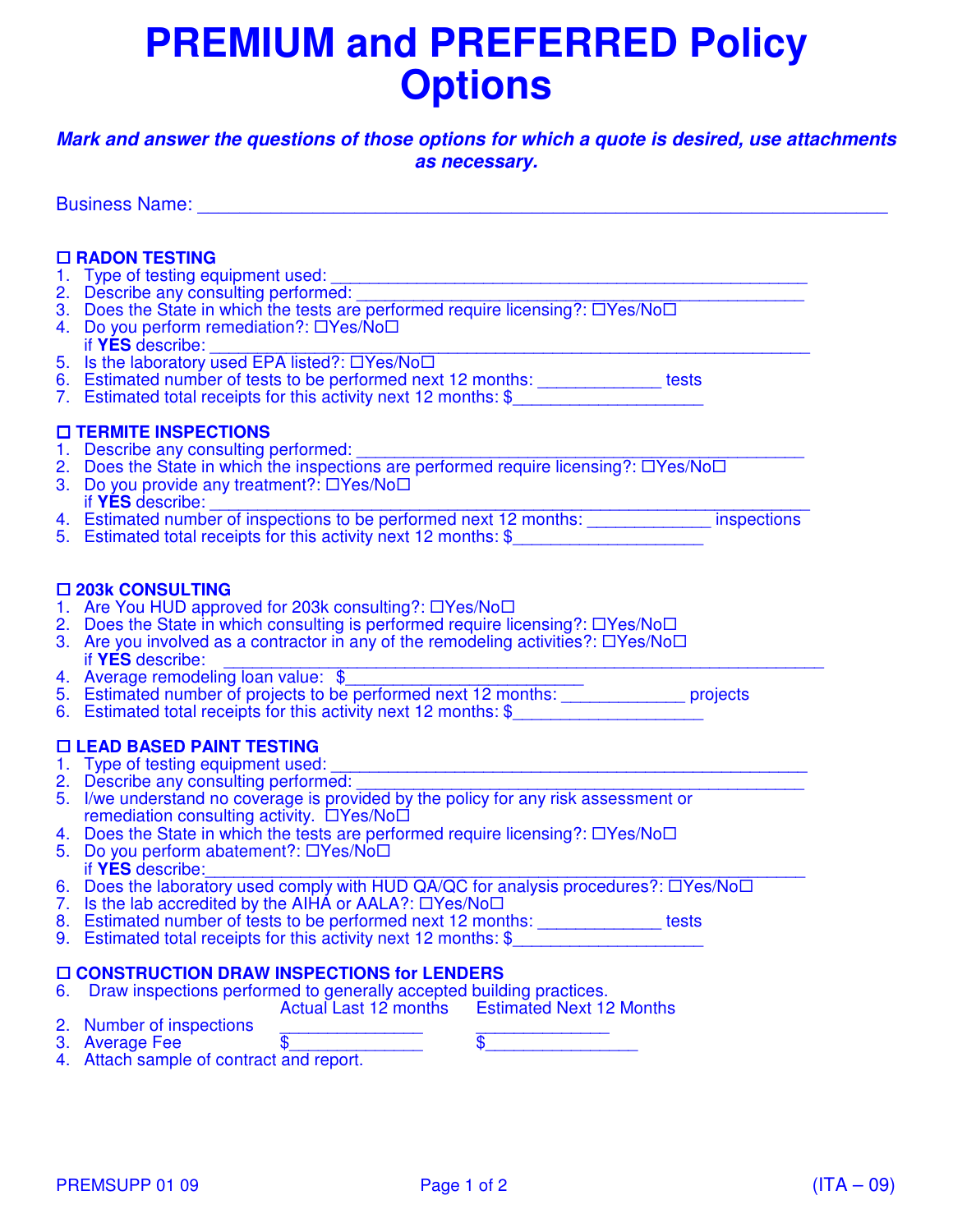# **PREMIUM and PREFERRED Policy Options - Continued**

| 2.             | <b>O COURSE OF CONSTRUCTION INSPECTIONS</b><br>Who are your clients?<br>Which is applicable:<br>Performed to generally accepted building practices.<br>Performed to current code requirements in your area<br>If so what code is used |                                                |
|----------------|---------------------------------------------------------------------------------------------------------------------------------------------------------------------------------------------------------------------------------------|------------------------------------------------|
| 5.             | If so, are you so certified?<br>3. Number of inspections<br>$\overline{\mathbb{S}}$<br>4. Average Fee<br>Attach sample of contract and report.                                                                                        | Actual Last 12 months Estimated Next 12 Months |
| 2 <sub>1</sub> | <b>O CODE INSPECTIONS</b><br>1. Who are your clients?<br>X Performed to current code requirements in your area.<br>What code is used<br>If so, are you so certified?                                                                  | Actual Last 12 months Estimated Next 12 Months |
|                | 3. Number of inspections<br>$\overline{\mathbb{S}}$<br>4. Average Fee<br>5. Attach sample of contract if applicable and report.                                                                                                       | \$                                             |
|                | <b>Other Options:</b> Call for submission information<br><b>Energy Audits.</b><br><b>Call for information.</b>                                                                                                                        |                                                |

**ATTACHMENTS REQUIRED TO COMPLETE THIS SUPPLEMENT: (if not previously submitted) Training/experience and nationally recognized association affiliation documentation for each optional coverage. Samples of testing results, inspections, reports, etc. Copies of licenses. Information as required in question 11 of the application (question 6 on the renewal application) regarding claims, etc.**

I/We hereby warrant that the information contained herein is true and correct and that no material facts have been misstated, omitted or suppressed.

Signature: \_\_\_\_\_\_\_\_\_\_\_\_\_\_\_\_\_\_\_\_\_\_\_\_\_\_\_\_\_\_\_\_\_\_\_\_\_\_\_\_\_\_\_\_\_\_\_\_\_\_\_\_\_\_\_\_\_\_\_\_\_\_\_\_ Authorized signature of owner, partner or executive officer. A facsimile signature shall have the same validity as an original subject to receipt of the original

Title: \_\_\_\_\_\_\_\_\_\_\_\_\_\_\_\_\_\_\_\_\_\_\_\_\_\_\_\_\_\_\_\_\_\_\_ Date of Signing: \_\_\_\_\_\_\_\_\_\_\_\_\_\_\_\_\_\_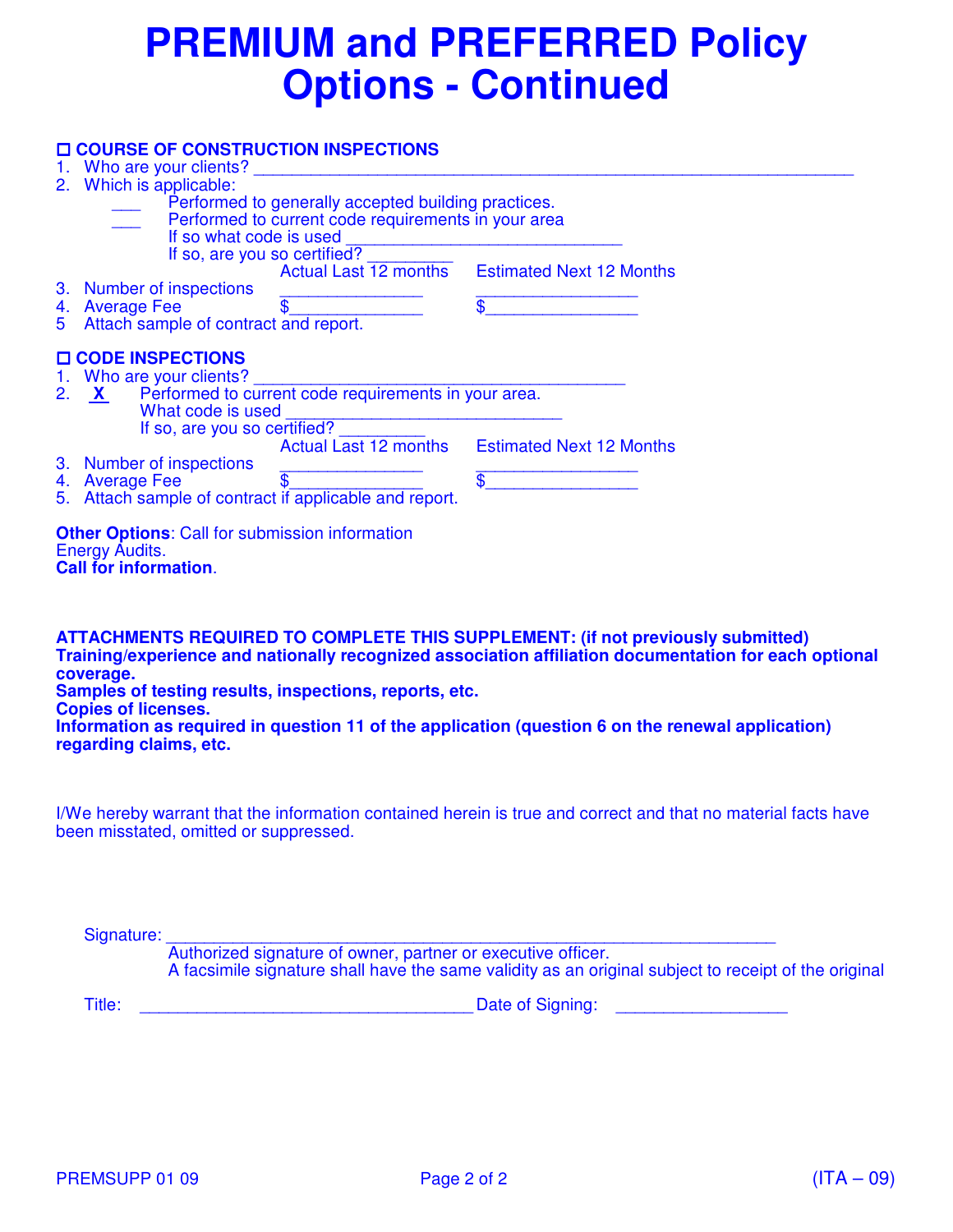# *PLUS* **Policy Options**

#### **Mark and answer the questions of those options for which a quote is desired, use attachments as necessary.**

Business Name: \_\_\_\_\_\_\_\_\_\_\_\_\_\_\_\_\_\_\_\_\_\_\_\_\_\_\_\_\_\_\_\_\_\_\_\_\_\_\_\_\_\_\_\_\_\_\_\_\_\_\_\_\_\_\_\_\_\_\_\_\_\_\_\_\_\_

#### **RADON TESTING**

- 1. Type of testing equipment used: \_\_\_\_\_\_\_\_\_\_\_\_\_\_\_\_\_\_\_\_\_\_\_\_\_\_\_\_\_\_\_\_\_\_\_\_\_\_\_\_\_\_\_\_\_\_\_\_\_\_
- 2. Describe any consulting performed: \_\_\_\_\_\_\_\_\_\_\_\_\_\_\_\_\_\_\_\_\_\_\_\_\_\_\_\_\_\_\_\_\_\_\_\_\_\_\_\_\_\_\_\_\_\_\_
- 3. Does the State in which the tests are performed require licensing?:  $\Box$ Yes/No $\Box$
- 4. Do you perform remediation?: OYes/NoO
- if **YES** describe:
- 5. Is the laboratory used EPA listed?:  $\Box$ Yes/No $\Box$
- 6. Estimated number of tests to be performed next 12 months: \_\_\_\_\_\_\_\_\_\_\_\_\_ tests
- 7. Estimated total receipts for this activity next 12 months: \$

#### **TERMITE INSPECTIONS**

- 1. Describe any consulting performed: \_\_\_\_\_\_\_\_\_\_\_\_\_\_\_\_\_\_\_\_\_\_\_\_\_\_\_\_\_\_\_\_\_\_\_\_\_\_\_\_\_\_\_\_\_\_\_
- 2. Does the State in which the inspections are performed require licensing?: □Yes/No□
- 3. Do you provide any treatment?: □Yes/No□
- if **YES** describe:
- 4. Estimated number of inspections to be performed next 12 months: inspections
- 5. Estimated total receipts for this activity next 12 months: \$

#### **WATER and SEPTIC TESTING COVERAGE**

- **POOL AND SPA INSPECTION COVERAGE**
- **CARBON MONOXIDE CLAIMS**
- **UNLIMITED COMMERCIAL INSPECTIONS (vs 10,000 sq ft and other limitations)**

#### **LIMITED ON-SITE GENERAL LIABILITY COVERAGE – This is an expansion of coverage under the E&O policy.**

**ATTACHMENTS REQUIRED TO COMPLETE THIS SUPPLEMENT: (if not previously submitted) Training/experience and nationally recognized association affiliation documentation for each optional coverage.** 

**Samples of testing results, inspections, reports, etc.** 

**Copies of licenses.** 

**Information as required in question 11 of the application (question 6 on the renewal application) regarding claims, etc.**

I/We hereby warrant that the information contained herein is true and correct and that no material facts have been misstated, omitted or suppressed. I/We understand and accept that this application, attachments and supplements shall be the basis and form a part of the insurance policy, if issued

Signature: \_\_\_\_\_\_\_\_\_\_\_\_\_\_\_\_\_\_\_\_\_\_\_\_\_\_\_\_\_\_\_\_\_\_\_\_\_\_\_\_\_\_\_\_\_\_\_\_\_\_\_\_\_\_\_\_\_\_\_\_\_\_\_\_

Authorized signature of owner, partner or executive officer.

A facsimile signature shall have the same validity as an original subject to receipt of the original

Title: \_\_\_\_\_\_\_\_\_\_\_\_\_\_\_\_\_\_\_\_\_\_\_\_\_\_\_\_\_\_\_\_\_\_\_ Date of Signing: \_\_\_\_\_\_\_\_\_\_\_\_\_\_\_\_\_\_

ENHSUPP 01 09 Page 1 of 1 Processes and the entry of the entry of the entry of the entry of the entry of the entry of the entry of the entry of the entry of the entry of the entry of the entry of the entry of the entry of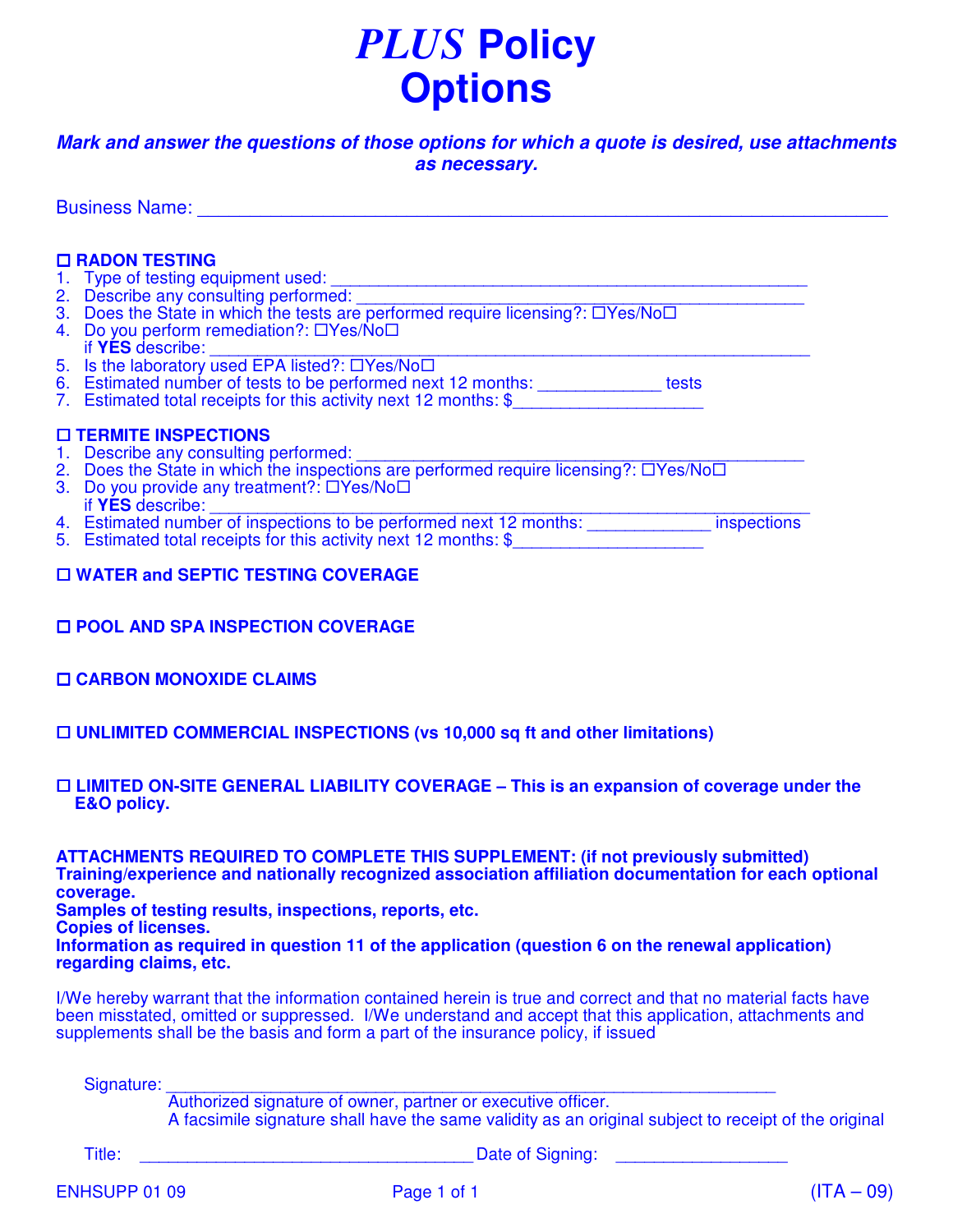# **STANDARD Policy Options**

#### **Mark and answer the questions of those options for which a quote is desired, use attachments as necessary.**

Business Name: \_\_\_\_\_\_\_\_\_\_\_\_\_\_\_\_\_\_\_\_\_\_\_\_\_\_\_\_\_\_\_\_\_\_\_\_\_\_\_\_\_\_\_\_\_\_\_\_\_\_\_\_\_\_\_\_\_\_\_\_\_\_\_\_\_\_

#### **RADON TESTING**

- 1. Type of testing equipment used: \_\_\_\_\_\_\_\_\_\_\_\_\_\_\_\_\_\_\_\_\_\_\_\_\_\_\_\_\_\_\_\_\_\_\_\_\_\_\_\_\_\_\_\_\_\_\_\_\_\_
- 2. Describe any consulting performed: \_\_\_\_\_\_\_\_\_\_\_\_\_\_\_\_\_\_\_\_\_\_\_\_\_\_\_\_\_\_\_\_\_\_\_\_\_\_\_\_\_\_\_\_\_\_\_
- 3. Does the State in which the tests are performed require licensing?:  $\Box$ Yes/No $\Box$
- 4. Do you perform remediation?: DYes/NoD
- if **YES** describe: \_\_\_\_\_\_\_\_\_\_\_\_\_\_\_\_\_\_\_\_\_\_\_\_\_\_\_\_\_\_\_\_\_\_\_\_\_\_\_\_\_\_\_\_\_\_\_\_\_\_\_\_\_\_\_\_\_\_\_\_\_\_\_
- 5. Is the laboratory used EPA listed?:  $\Box$ Yes/No $\Box$
- 6. Estimated number of tests to be performed next 12 months: \_\_\_\_\_\_\_\_\_\_\_\_\_ tests
- 7. Estimated total receipts for this activity next 12 months: \$

#### **TERMITE INSPECTIONS**

- 1. Describe any consulting performed:
- 2. Does the State in which the inspections are performed require licensing?:  $\Box$ Yes/No $\Box$
- 3. Do you provide any treatment?:  $\Box$ Yes/No $\Box$  if **YES** describe:
- if **YES** describe: \_\_\_\_\_\_\_\_\_\_\_\_\_\_\_\_\_\_\_\_\_\_\_\_\_\_\_\_\_\_\_\_\_\_\_\_\_\_\_\_\_\_\_\_\_\_\_\_\_\_\_\_\_\_\_\_\_\_\_\_\_\_\_
- 4. Estimated number of inspections to be performed next 12 months: \_\_\_\_\_\_\_\_\_\_\_\_\_ inspections
- 5. Estimated total receipts for this activity next 12 months: \$

#### **POOL AND SPA INSPECTIONS**

**ATTACHMENTS REQUIRED TO COMPLETE THIS SUPPLEMENT: (if not previously submitted) Training/experience and nationally recognized association affiliation documentation for each optional coverage.** 

**Samples of testing results, inspections, reports, etc.** 

**Copies of licenses.** 

**Information as required in question 11 of the application (question 6 on the renewal application) regarding claims, etc.**

I/We hereby warrant that the information contained herein is true and correct and that no material facts have been misstated, omitted or suppressed.

Signature: \_\_\_\_\_\_\_\_\_\_\_\_\_\_\_\_\_\_\_\_\_\_\_\_\_\_\_\_\_\_\_\_\_\_\_\_\_\_\_\_\_\_\_\_\_\_\_\_\_\_\_\_\_\_\_\_\_\_\_\_\_\_\_\_

 Authorized signature of owner, partner or executive officer. A facsimile signature shall have the same validity as an original subject to receipt of the original

Title: \_\_\_\_\_\_\_\_\_\_\_\_\_\_\_\_\_\_\_\_\_\_\_\_\_\_\_\_\_\_\_\_\_\_\_ Date of Signing: \_\_\_\_\_\_\_\_\_\_\_\_\_\_\_\_\_\_

STDSUPP 01 09 Page 1 of 1 CH is a structure of the contract of the contract of the contract of the contract of t